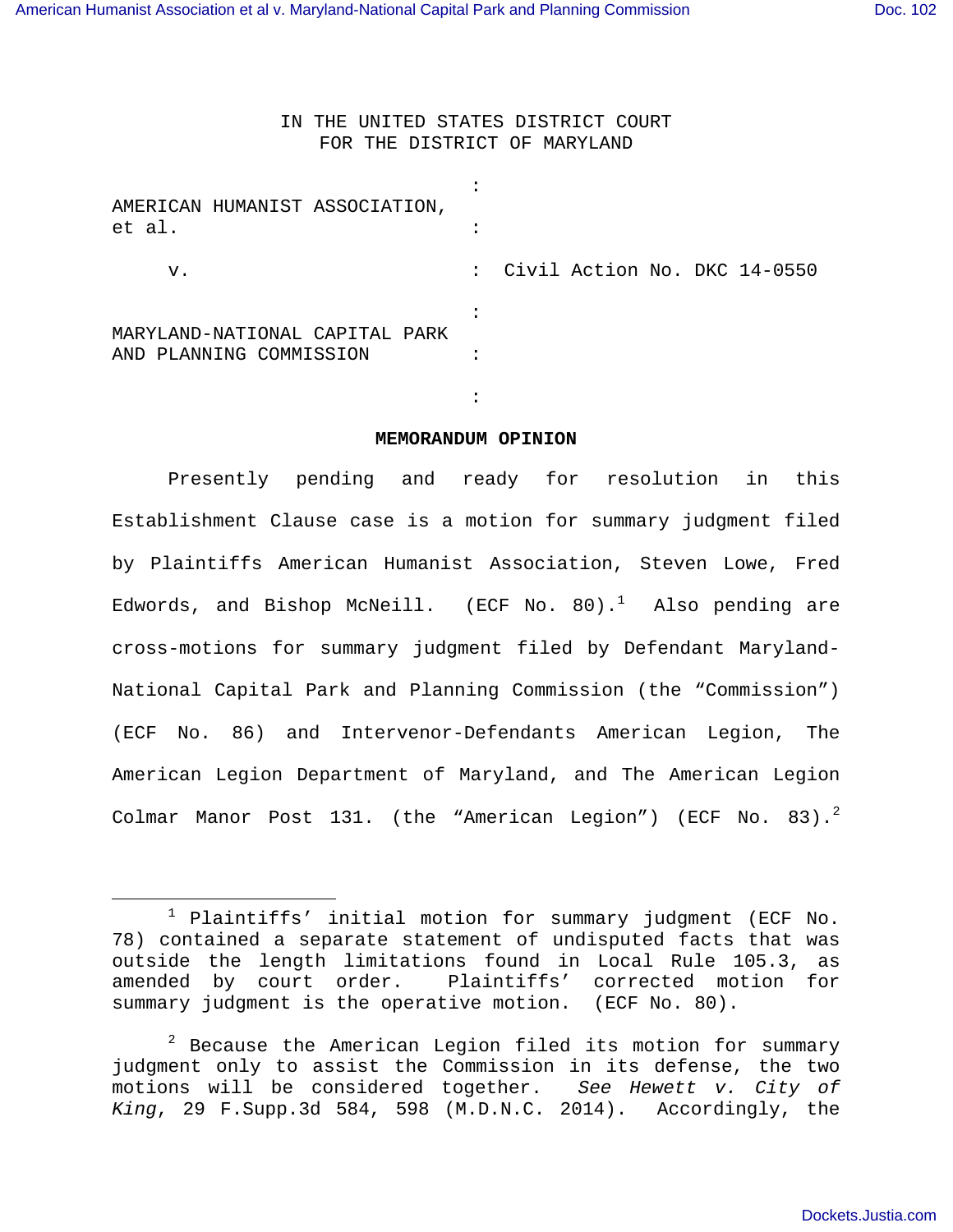Finally, three motions for leave to file memoranda as amici curie are pending. (ECF Nos. 94; 95; 96). The relevant issues have been fully briefed, and the court now rules, no hearing being deemed necessary. Local Rule 105.6. For the following reasons, Plaintiffs' motion for summary judgment will be denied and Defendants' motions for summary judgment will be granted. The motions for leave to file as amici curie will be denied.

#### **I. Background**

i

# **A. Factual Background<sup>3</sup>**

Standing at the intersection of Maryland Route 450 and U.S. Route 1 in Bladensburg, Maryland, is a memorial monument consisting, in part, of a large concrete Latin cross that is approximately forty feet tall. (ECF No. 83-6). Plaintiffs denoted the memorial as "The Bladensburg Cross" in the complaint, but acknowledge that it is also referred to as the "Peace Cross." Other references in the record use the name "Memorial Cross." Defendants use the term "Bladensburg Memorial" or some variation. In this opinion, except when referring to the name used in an historical reference, the term "Monument" will be used. The Monument and the median are currently owned by the Commission. (ECF Nos. 83-44; 83-45).

Commission and the American Legion will be collectively referred to as the "Defendants."

Unless otherwise noted, the following facts are undisputed.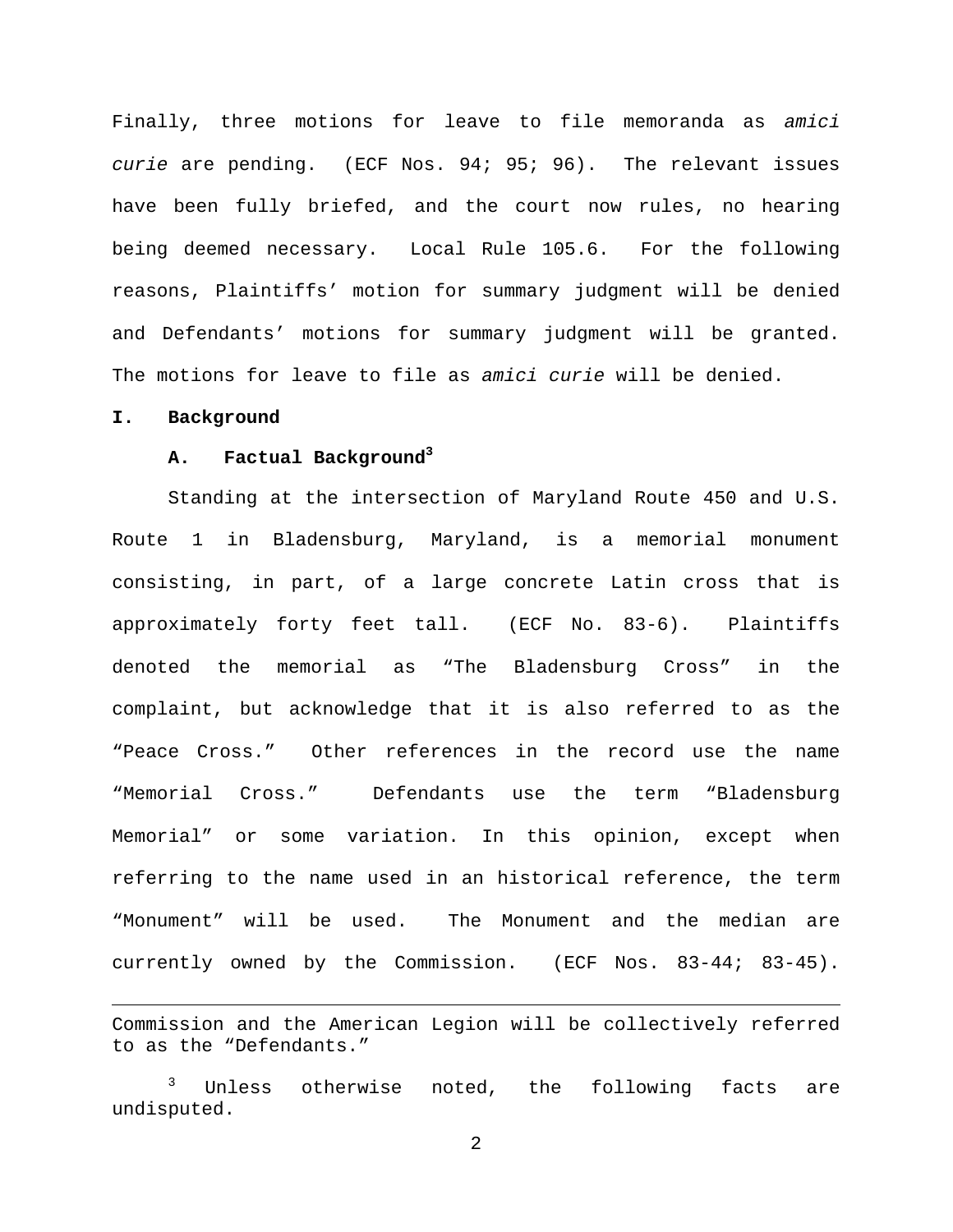The symbol of the American Legion is displayed in the middle of both faces of the cross. (ECF No. 83-2). The cross sits on a rectangular base, and the West face of the base contains a plaque listing the names of forty-nine men from Prince George's County who died in World War I. The plaque also reads: "This Memorial Cross Dedicated to the heroes of Prince George's County Maryland who lost their lives in the Great War for the liberty of the world," and includes a quotation from President Woodrow Wilson. Four words are inscribed directly above the base, on the bottom of the cross itself, one on each face: "valor; endurance; courage; devotion." An American flag flies on one side of the cross.

### **1. Creation of the Monument**

The initial effort to construct and finance the Monument began in late 1918 and early 1919, led by a group of private citizens organized as the Prince George's County Memorial Committee (the "Memorial Committee"). (ECF Nos. 83-4, at 2; 83- 10, at 4; 83-14; 83-25, at 2; 83-36, at 3). The fundraising effort garnered significant publicity at the time, including reports highlighting the link between the Monument and the National Defense Highway. (ECF No. 83-31). These early organizers circulated fundraising pledge sheets that read:

> We, the citizens of Maryland, trusting in God, the supreme ruler of the universe, pledge faith in our brothers who gave their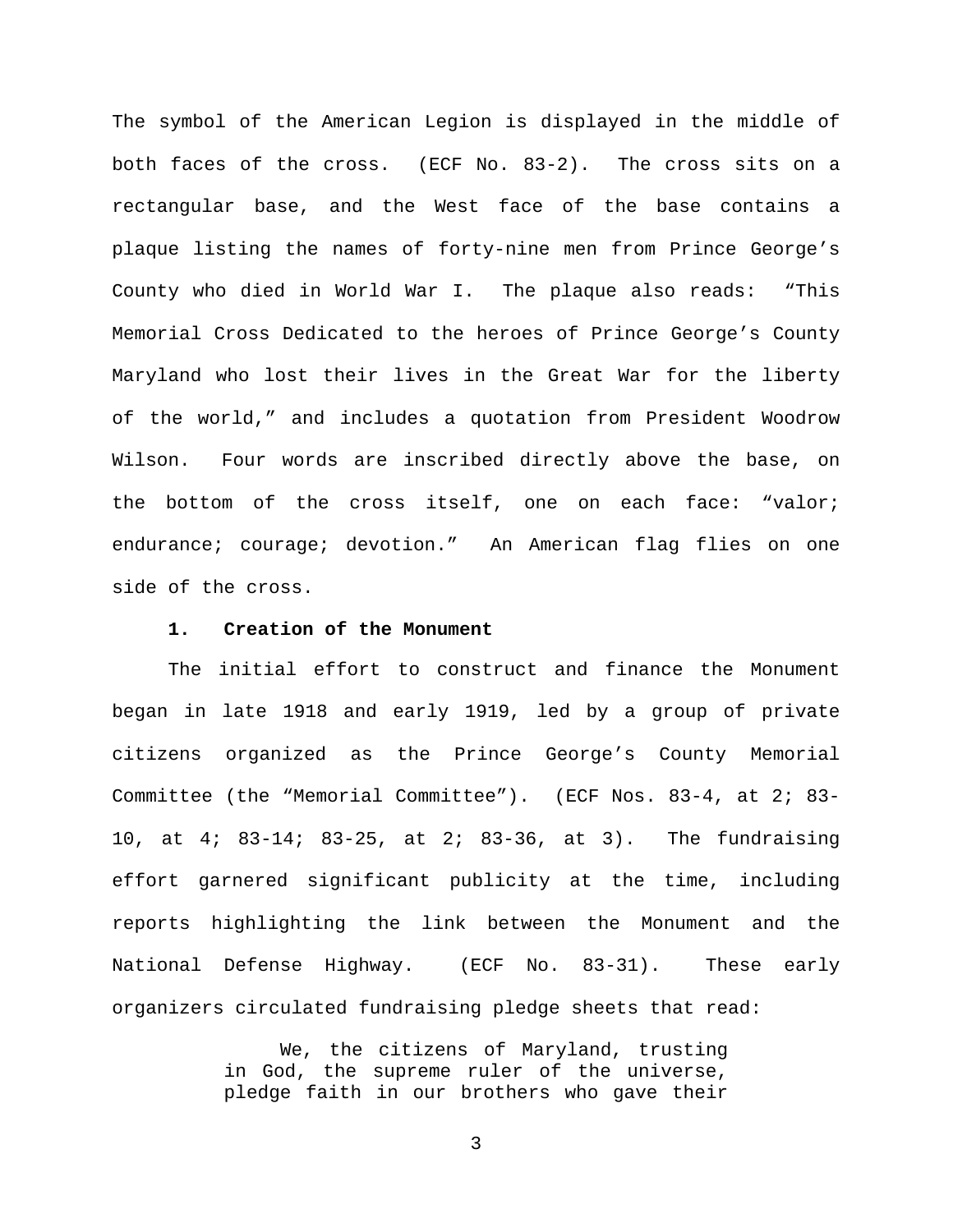all in the World War to make the world safe for democracy. Their mortal bodies have turned to dust, but their spirit lives to guide us through life in the way of godliness, justice, and liberty.

With our motto, "one god, one country and one flag," we contribute to this memorial cross commemorating the memory of those who have not died in vain.

(ECF No. 80-32, at 3). The Memorial Committee circulated a fundraising flyer announcing the upcoming creation of the Monument and the National Defense Highway (now Maryland Route 450), which runs from Bladensburg to Annapolis. (ECF No. 83-25, at 2). The flyer noted that the "Memorial Cross will stand in a strategic position at the point where the Washington-Baltimore Boulevard joins the Defense Highway leading from Washington to Annapolis." (Id. at 3). The flyer also explained that:

> those who come to the Nation's Capital to view the wonders of its architecture and the sacred places where their laws are made and administered may, before this Cross, rededicate[] themselves to the principles of their fathers and renew the fires of patriotism and loyalty to the nation which prompted these young men to rally to the defense of the right. And here the friends and loved ones of those who were in the great conflict will pass daily over a highway memorializing their boys who made the supreme sacrifice.

 $(\text{Id.})$ .

A groundbreaking ceremony was held for the Monument and the National Defense Highway on September 28, 1919. (ECF No. 83-4, at 4). At the time of the groundbreaking, the land was owned by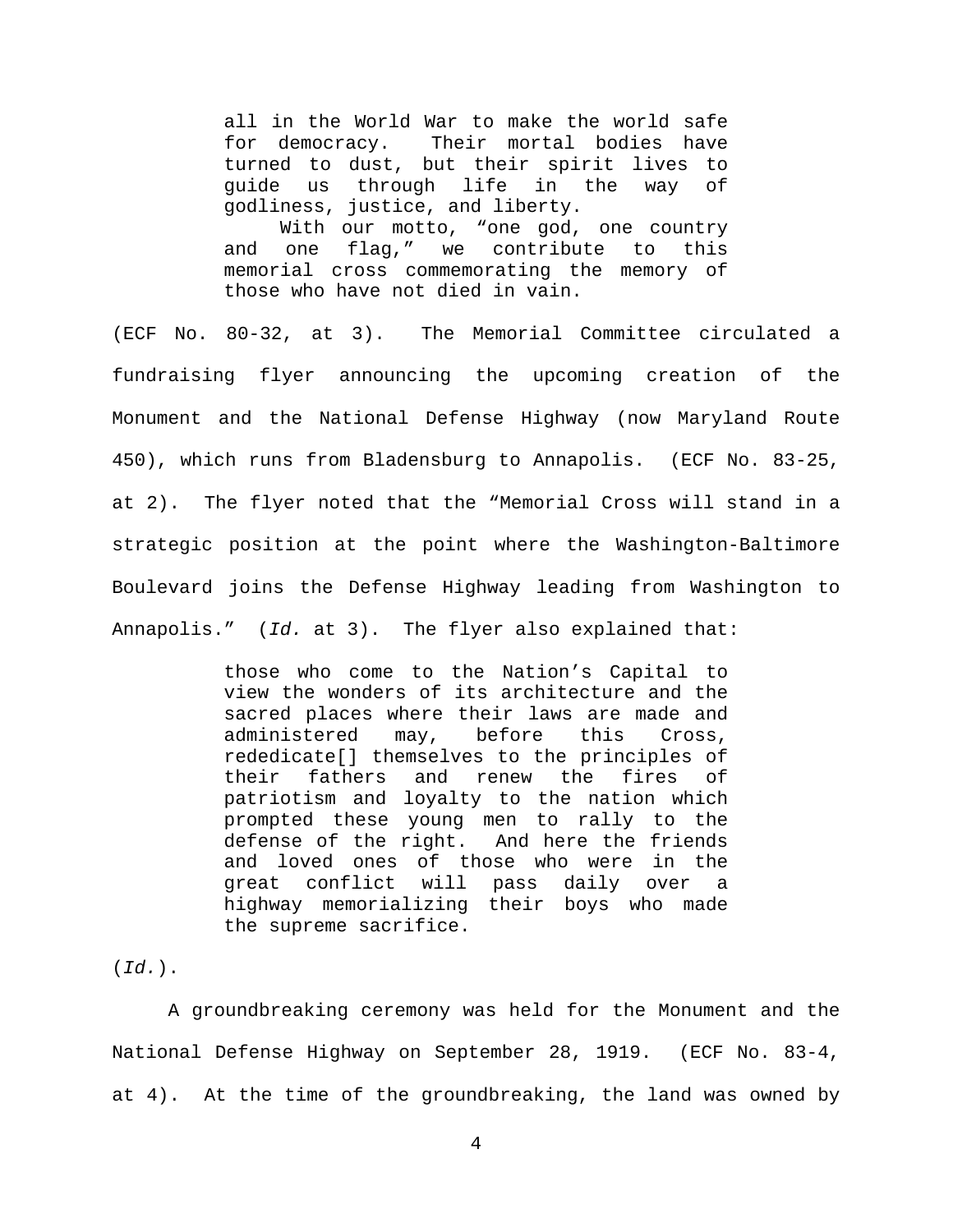the Town of Bladensburg (the "Town"). (ECF Nos. 83-6, at 10; 83-37; 90, at 17; 92, at 10). Families of the veterans participated in the ceremony, and Josephus Daniels, then-Secretary of the Navy, was the primary speaker. (ECF Nos. 83-9, at 5; 83-10, at 15). Secretary Daniels addressed both the Monument and the National Defense Highway: "A concrete highway . . . that will never fail in rain or sun, that every day in the year will present an unalterable face to every duty expected of it, as did the men in whose honor it was named; and a cross that will stand for time and eternity, like the principles they defended." (Id.). According to records from the Prince George's County Historical Society Library, "The Marine Band provided music, several speeches were given by local officials and the exercises were concluded by the singing of The Star Spangled Banner." (ECF No. 83-10, at 15 (internal quotation marks omitted)).

The Memorial Committee continued its fundraising efforts, but ultimately failed to raise enough money and abandoned their efforts in 1922. (Id. at 16). Because construction on the Monument had begun but was unfinished, the local post of the American Legion (the "Snyder-Farmer Post") assumed responsibility for completing the Monument. (ECF Nos. 83-12, at 26-27; 83-36, at 4-5). The parties dispute if the Town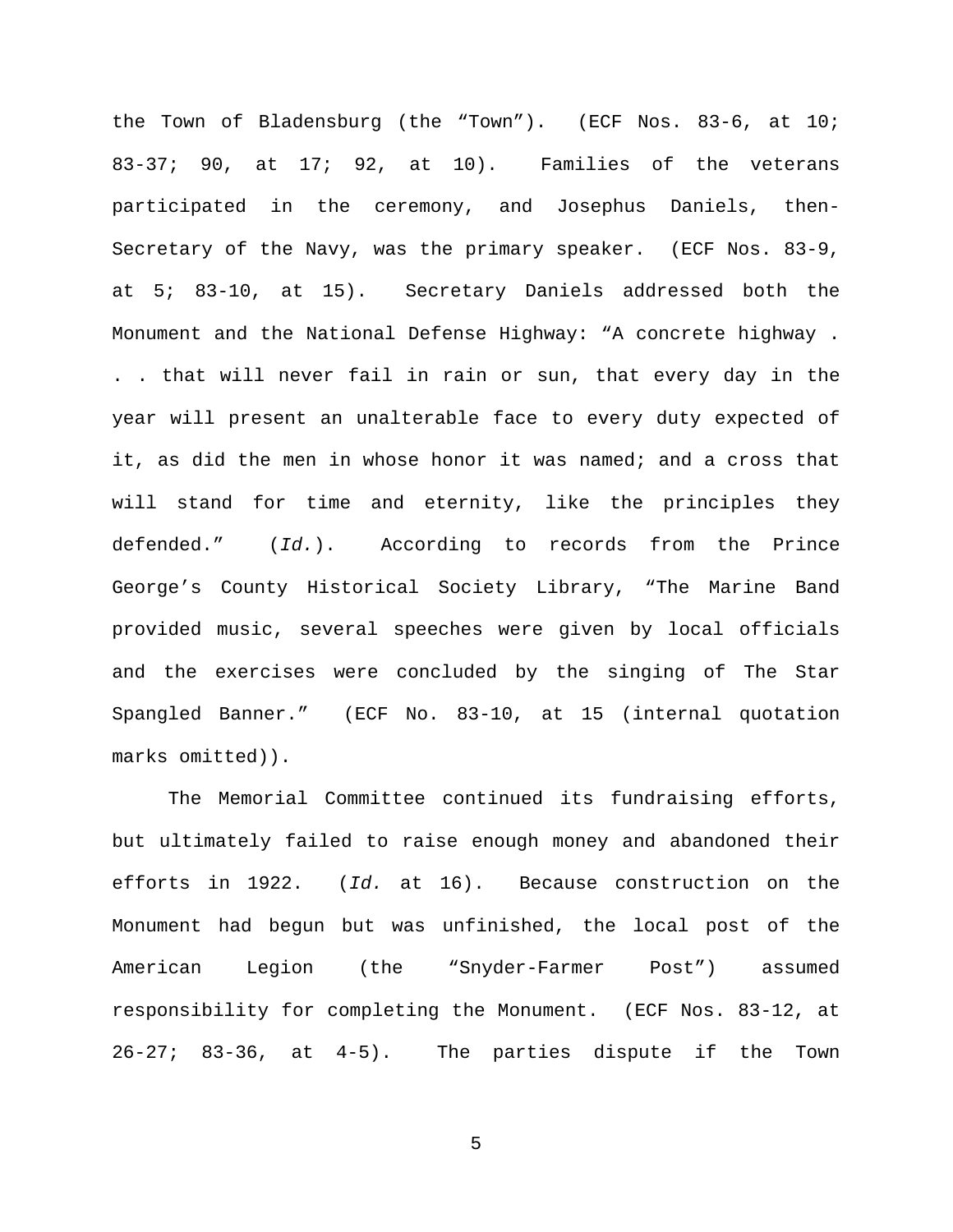officially transferred the land to the Snyder-Farmer Post. $4$  (See ECF Nos. 83-1, at 30; 90, at 17). In 1922, the Town passed a resolution that:

> authorize[d] the Snyder-Farmer Post of the American Legion to complete said Cross and its surroundings in such manner as the Post may deem advisable; and, to this end, the Town Commissioners of Bladensburg, Maryland do hereby assign and grant to the said Snyder-Farmer Post #3, American Legion, that parcel of ground upon which the cross now stands and that part necessary to complete the park around said cross, to the perpetual care of Snyder-Farmer Post #3 as long as it is in existence, and should the said Post go out of existence the plot to revert to the Town of Bladensburg, together with the cross and its surroundings.

(ECF No. 83-37). Counsel for the Snyder-Farmer Post contended that this resolution was recorded in the land records of Prince George's County on April 30, 1935. (See ECF No. 83-45, at 2). Subsequent historical accounts appear to note either that the Town did in fact officially convey the land to the American Legion post (see, e.g., ECF Nos. 80-24, at 2; 80-33, at 4; 83-4, at 3; 83-10, at 16) or express uncertainty about the ownership history of the land (see ECF No. 92-2, at 2).

 The Snyder-Farmer Post succeeded in raising the funds required to complete the Monument. (ECF No. 83-4, at 4). The

i

<sup>4</sup> The legal ownership of the land from 1922 until 1956 is disputed, but this fact is not material to the outcome of this case. The record indicates that the Snyder-Farmer Post had control over the land from 1922 until 1956, and a government entity controlled the land at all other times.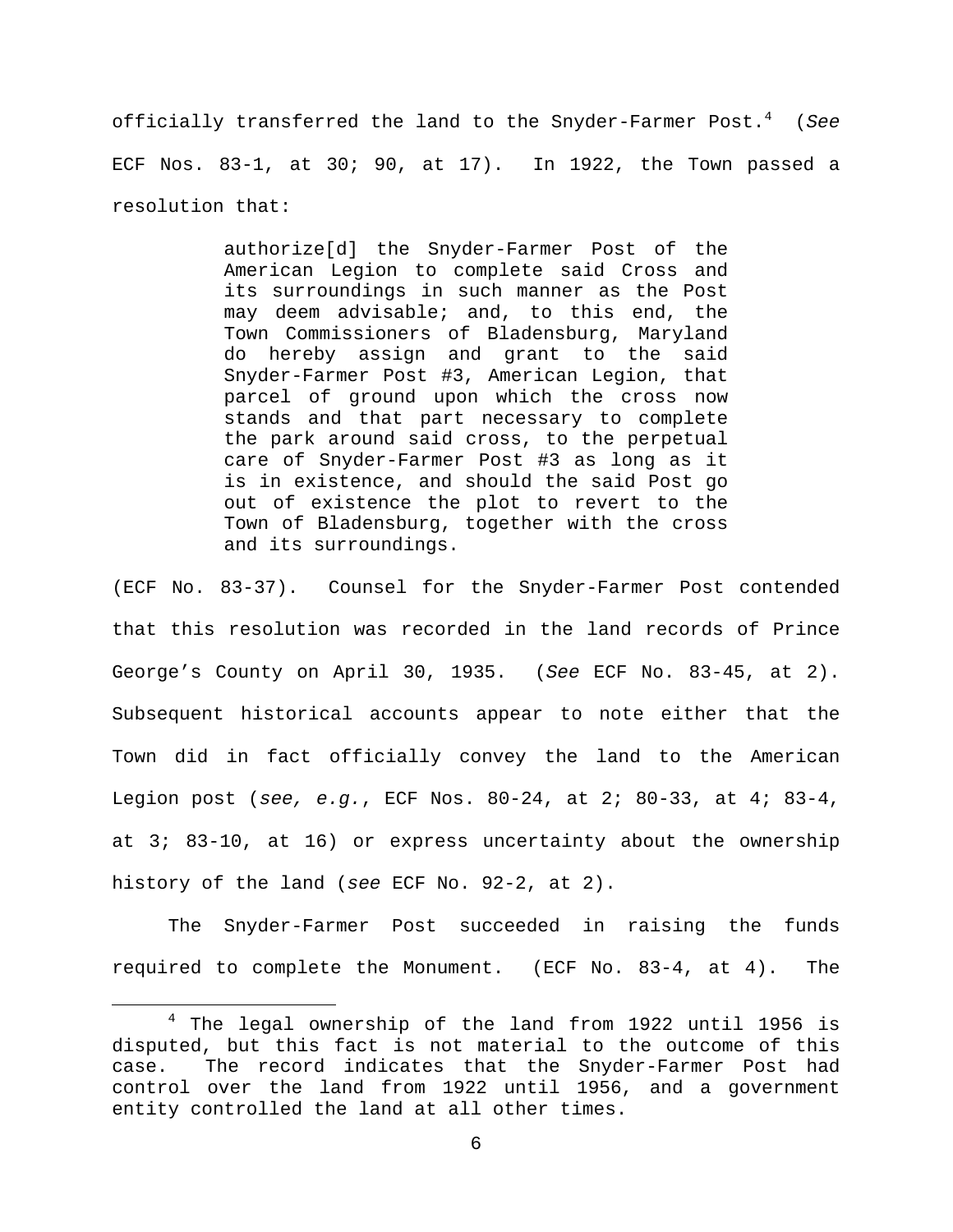Snyder-Farmer Post held a dedication ceremony for the Monument on July 12, 1925. (ECF Nos.  $83-4$ , at  $4$ ;  $83-39$ ). According to a contemporaneous news account, Representative Stephen Gambrill of Maryland's Fifth Congressional District delivered the keynote address, stating, in part:

> Where we of the past generation have failed to prevent war, perhaps you young men of the American Legion or the mothers who gave their sons to the conflict may succeed.

#### And

You men of Prince George's county fought for the sacred right of all to live in peace and security and by the token of this cross, symbolic of Calvary, let us keep fresh the memory of our boys who died for a righteous cause.

(ECF No. 83-39). The Army Music School band provided music for the dedication, local officials and figures delivered remarks, and local clergy offered an invocation and benediction. (ECF Nos. 80-28).

# **2. Subsequent Control and Use of the Monument and Veterans Memorial Park**

In 1935, due to increased traffic on the roads surrounding the Monument, the Maryland state legislature "authorized and directed" the State Roads Commission "to investigate the ownership and possessory rights" of the area surrounding the Monument and to acquire the land "by purchase or condemnation." (ECF No. 83-40, at 2). Plaintiffs contend that the tract of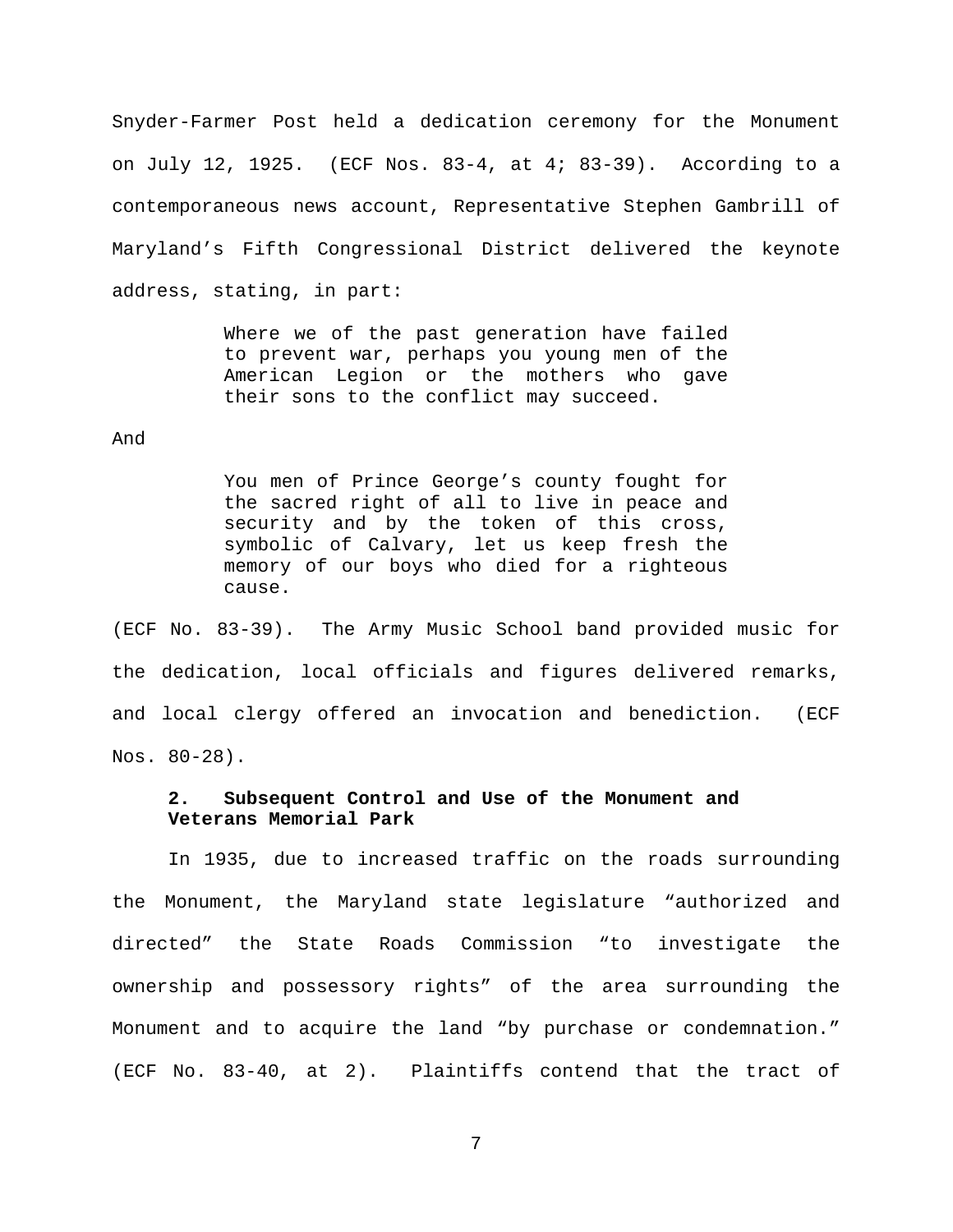land in question was adjacent to the Monument, but did not include the Monument itself – they maintain that the Monument has always been owned by a government entity. (ECF No. 90, at 19). Defendants assert that the Snyder-Farmer Post owned the Monument and the land on which it sat. (ECF Nos. 83-1, at 31- 32; 92, at 10). The record is not entirely clear as to exactly what land was transferred and when. Ultimately, the State Roads Commission obtained title to the tract mentioned in the state statute and conveyed it to the Commission by deed in 1960. (ECF No. 83-44). On March 1, 1961, to resolve any ambiguities, the Snyder-Farmer Post "transfer[ed] and assign[ed] to [the Commission] all its right, title and interest in and to the Peace Cross, also originally known as the Memorial Cross, and the tract upon which it is located and surrounded and bounded by the curbings and boundary lines of the highways of the State Roads commission adjoining the said Cross parcel." (ECF No. 83- 45, at 4). The Commission "assume[d] the obligation of maintaining, repairing and otherwise caring for" the Monument, but the Snyder-Farmer Post reserved "the right and the privilege to hold memorial services to departed veterans and other ceremonies upon the parcel on appropriate dates and occasions." (Id. at 5). The Commission continues to own the Monument and the land on which it sits. (See ECF No. 83-13, at 6).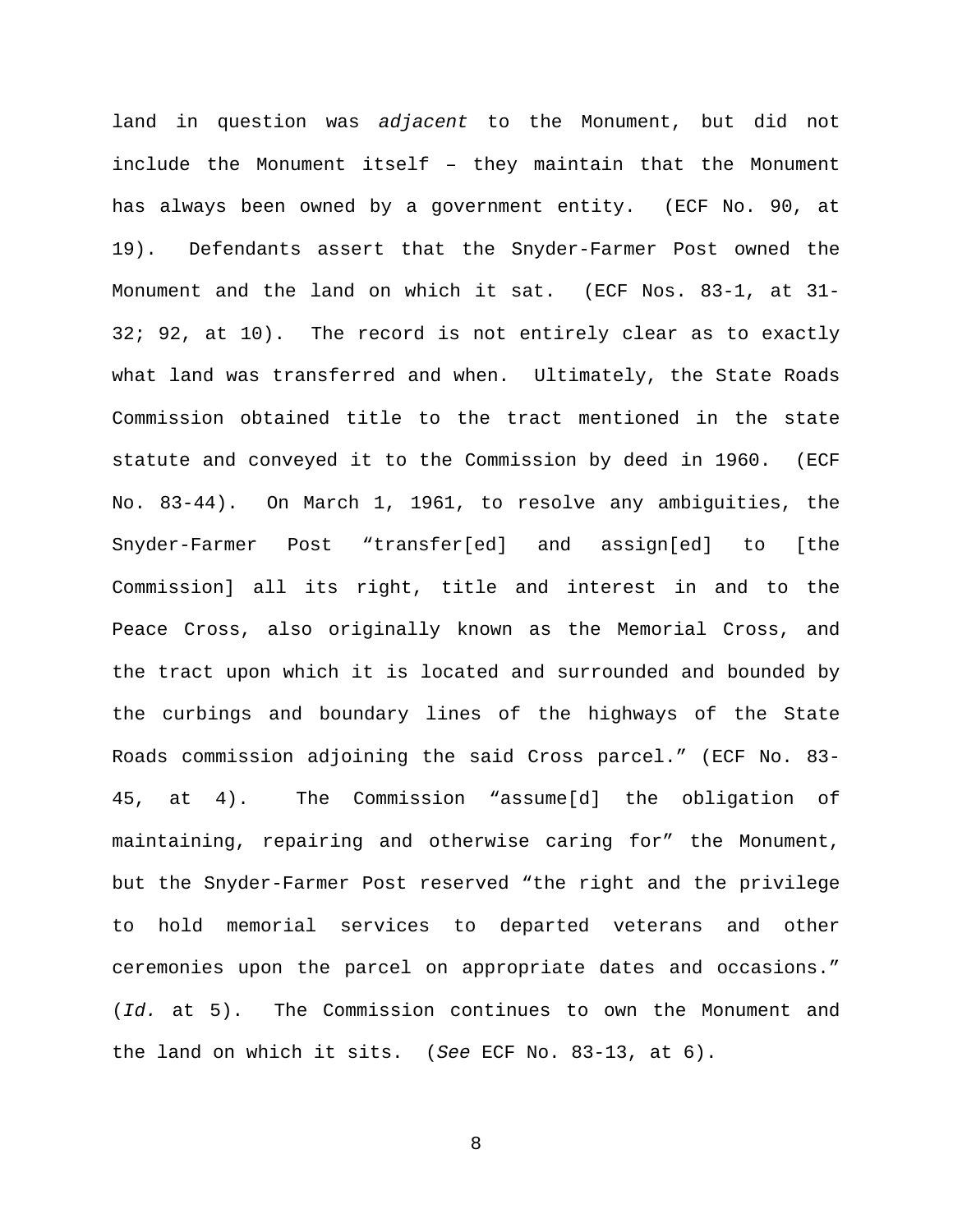The Monument now sits amidst additional monuments as part of Veterans Memorial Park. (ECF No. 83-8, at 2). The National Park Service placed among the memorials a "Star-Spangled Banner National Historic Trail Marker" highlighting the Monument and the other monuments in the park. (ECF No. 86-11). In 1944, local American Legion posts dedicated a World War II memorial across the street from the Monument honoring the men and women of Prince George's County who died in that war. (ECF No. 83-9, at 7). Nearby, a plaque and tree commemorate the lives lost at Pearl Harbor. Following a joint public-private effort, a memorial to veterans of Korea and Vietnam was dedicated on July 4, 1983. (Id. at 8). In 2006, an arcing stone walkway bordered by a granite ledge and a garden was built in the park to remember lives lost on September  $11^{th}$ . (ECF Nos. 83-1, at 5; 86, at 7-8). In 2010, the Town and the Anacostia Trails Heritage Area, Inc. convened a task force to explore ideas for monuments and events to commemorate the 200<sup>th</sup> anniversary of the War of 1812 and the Battle of Bladensburg. (ECF No. 86-25, at 4). Currently, there is a War of 1812 memorial just north of the Monument, and the Commission is in the process of installing two thirty-eight-foot-tall statues of soldiers representing the British Army and the defending American forces of the Battle of Bladensburg. (Id.). Finally, Veterans Memorial Park includes a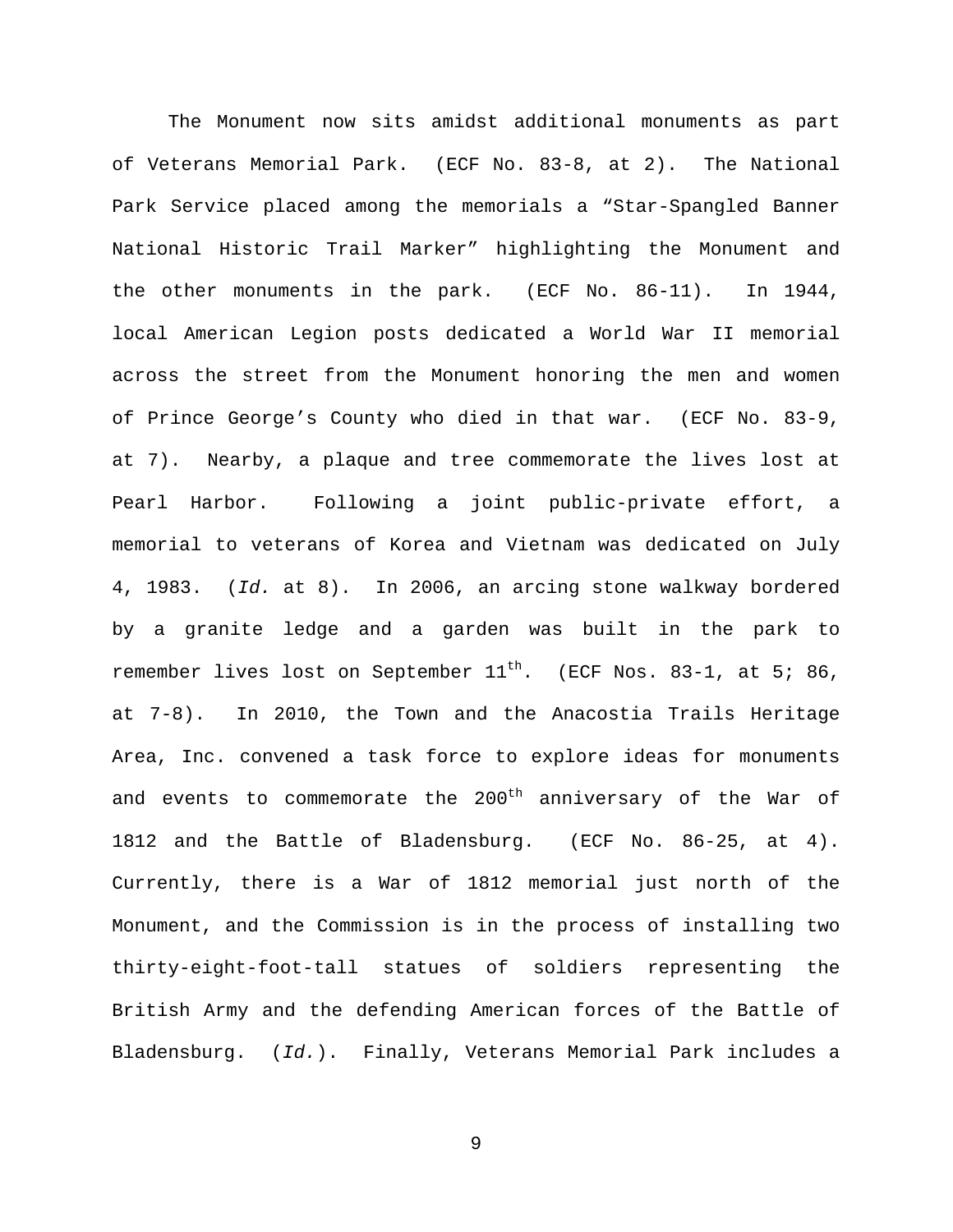flag display of the American flag, the Maryland flag, and the Prince George's County flag. (ECF No. 83-2, at 14).

Numerous events and gatherings have been held at the Monument and Veterans Memorial Park, the vast majority in commemoration of Memorial Day or Veterans Day. An invocation and benediction are often included. (ECF Nos. 80-41; 83-1, at 35-36; 83-9, at 6; 83-11, at 9-11). Local posts of the American Legion have hosted many of the Memorial Day and Veterans Day programs at the Monument and in the surrounding park, which often feature local government officials and representatives of other veterans' organizations. (ECF No. 83-11, at 9-11). The Town, through organizations such as the Bladensburg Patriotic Committee and the Bladensburg Promotional Committee, also has held events in conjunction with Memorial Day, Veterans Day, the Fourth of July, and in remembrance of September  $11<sup>th</sup>$  at the Monument or in the surrounding park. (ECF Nos.  $80-7$ , at  $7-8i$ ) 83-11, at 12). The events generally follow the same format and include a presentation of colors, the national anthem, an invocation, a keynote speaker (typically a veteran, military, local government, or American Legion official), songs or readings, the laying of a wreath or flowers, a benediction, and a reception. (See, e.g., ECF Nos. 80-51; 83-68). Local American Legion posts, the Town, the Commission, and other government entities have also hosted rededications and other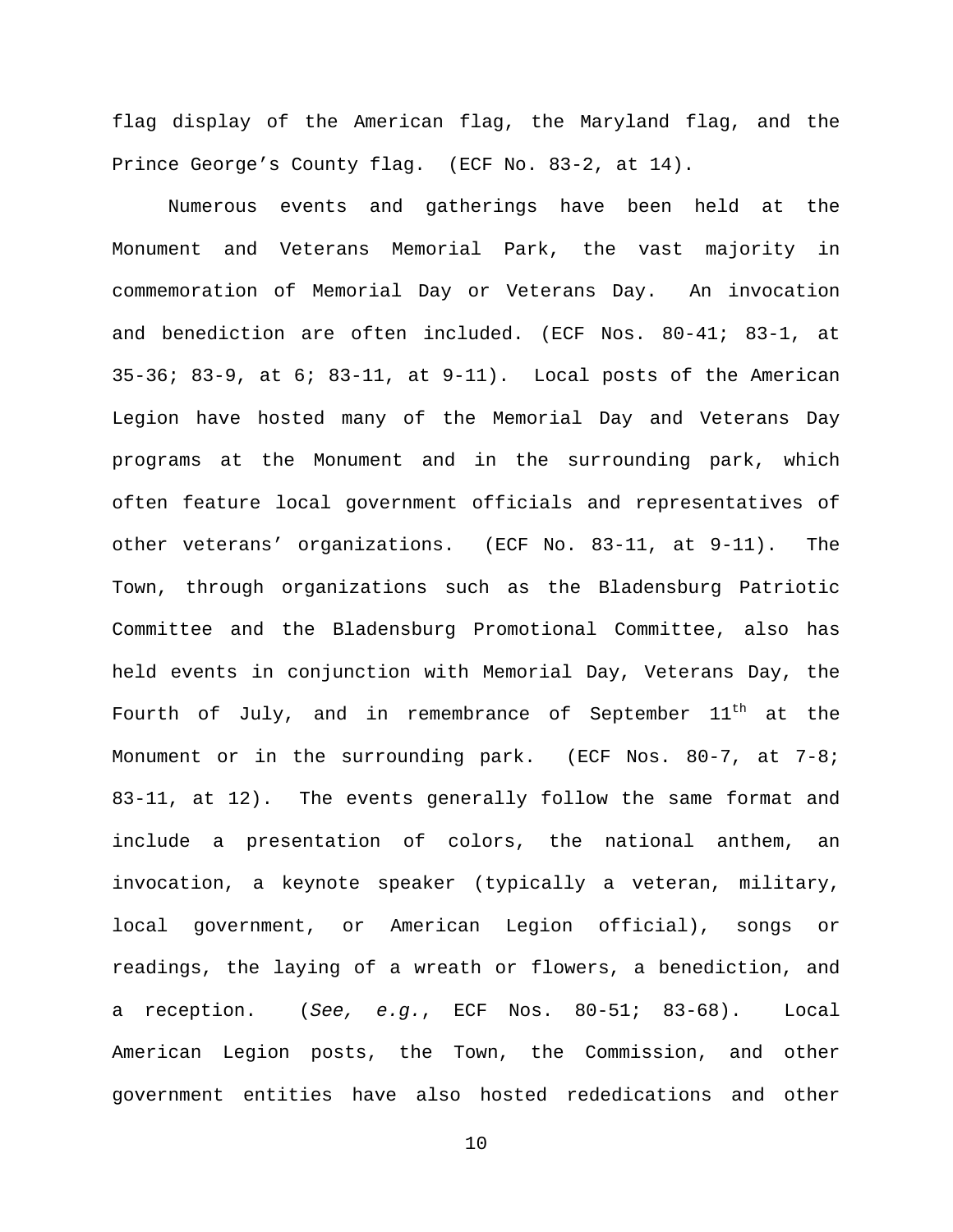patriotic ceremonies at the Monument. (See, e.g., ECF Nos. 80- 50; 83-53). Although Defendants and the American Legion contend that no religious services have been held at the Monument, Plaintiffs point to a Washington Post column indicating that there were at least three Sunday religious services held at the Monument in  $1931.^5$  (ECF No. 80-41, at 6).

While the Monument was built with private donations, the Commission has devoted resources over the years to maintain and illuminate it. Bladensburg Rotarians funded the installation of lights to illuminate the cross in 1965. (ECF No. 80-47). The Commission funds routine maintenance and lighting of the Monument (ECF No. 80-11, at 13) and has spent at least \$117,000 on the Monument, including \$100,000 on significant renovations in 1985. (ECF Nos. 80-1, at 24; 80-50, at 8). In 2008, the Commission budgeted an additional \$100,000 for further repairs

<sup>5</sup> Plaintiffs provide evidence supporting their assertion that some religious services were held at the Monument. On the other hand, their allegations regarding the involvement of the Ku Klux Klan with the Monument are not supported by the record. Plaintiffs point to news reports regarding Klan events in Prince George's County held in the 1920s, but only one of these reports, a community calendar entry in The Washington Post, mentions the Monument, noting that "Robed klansmen will direct persons desiring to attend from the peace cross at Bladensburg to the fiery cross at Lanham." (ECF No. 80-45, at 5). The rally was not held at the Monument and there is no indication that the Monument was an official meeting point. Plaintiffs' suggestion of some connection is simply wrong. (See ECF No. 92, at 22 n.7).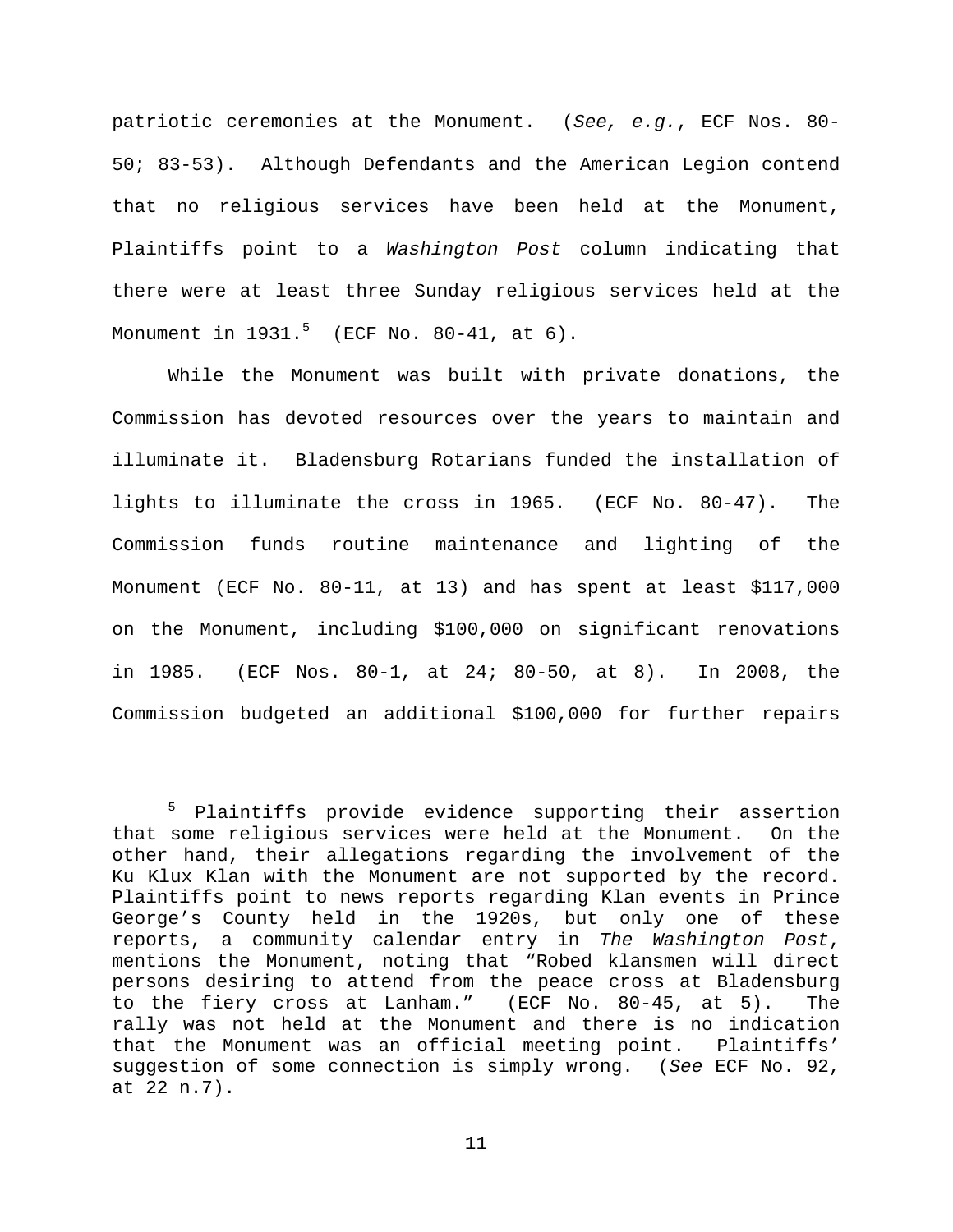to the Monument that has not yet been entirely spent. (ECF No.  $80-11$ , at  $8)$ .<sup>6</sup>

# **B. Procedural History**

÷,

Plaintiffs commenced this action under 42 U.S.C. § 1983 on February 25, 2014, contending that the ownership, maintenance, and prominent display of the Monument on public property violates the Establishment Clause of the First Amendment of the United States Constitution, as applied to Maryland by the Fourteenth Amendment. They seek a declaratory judgment, an injunction, nominal damages, attorneys' fees, and costs. (ECF No. 1).<sup>7</sup> Defendant Commission filed an answer on April 28, 2014. (ECF No. 12). Intervenor-Defendants American Legion, et al. filed a motion to intervene (ECF No. 14), which was granted on September 18, 2014 (ECF Nos. 46; 47). On May 5, 2015, Plaintiffs filed the pending corrected motion for summary judgment. (ECF No. 80). On June 10, 2015, Intervenor-Defendants filed the pending cross-motion for summary judgment and response in opposition to Plaintiffs' motion. (ECF No. 83). One day later, the Commission filed the pending cross-motion for summary judgment and response in opposition to Plaintiffs'

<sup>6</sup> After this case was filed, the National Park Service placed the Monument on the National Register of Historic Places. (ECF No. 97-2).

 $7$  The specific injunctive relief sought in the Motion for Summary Judgment includes removal of the Monument, its demolition, or removal of the arms. (ECF No. 80, at 2).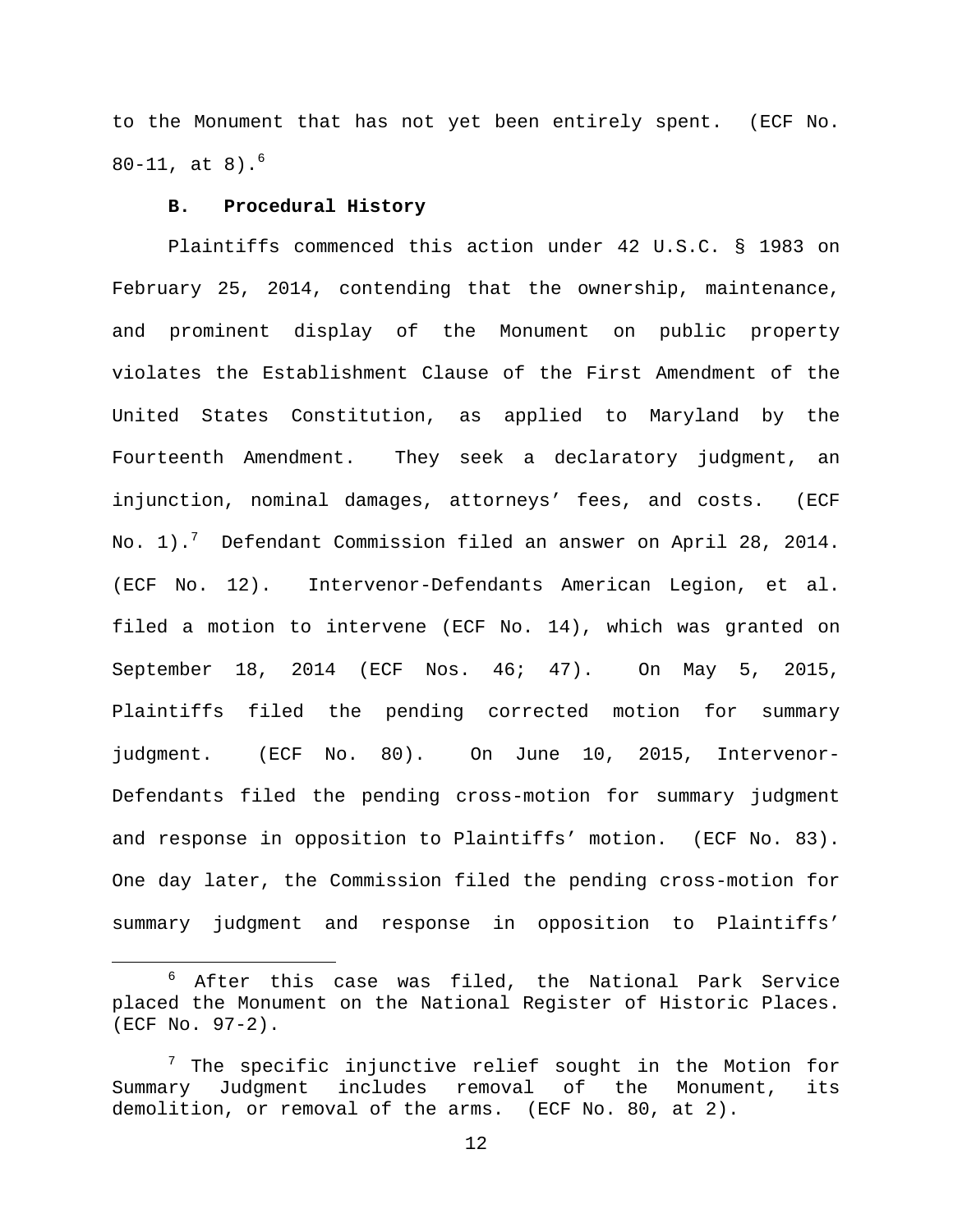motion. (ECF No. 86). Plaintiffs filed a response in opposition to Defendants' motions (ECF No. 90), and Defendant-Intervenors replied (ECF No. 92).

On April 25, 2014, prospective amici curiae moved for leave to appear jointly as amicus curiae in support of Defendants and to file an amicus curiae memorandum. (ECF No. 11). By memorandum opinion and order issued on September 18, 2014, the undersigned granted in part the motion to appear jointly as amicus curiae and for leave to file an amicus curiae memorandum. (ECF Nos. 46; 47). The proposed amici curiae were permitted to participate as amicus curiae. The court noted, however, because no dispositive motions had yet been filed, the proposed memorandum submitted by the amici curiae would not be considered at that time. On September 15, 2015, the same prospective amici curiae filed an unopposed second motion for leave to file a memorandum in support of Defendants together with their memorandum. (ECF No. 94). On October 1, 2015, the Center for Inquiry filed a motion for leave to appear as amicus curiae in support of Plaintiffs and to file an amicus curiae memorandum. (ECF Nos. 95). Intervenor-Defendants do not oppose this motion, but the Center for Inquiry did not receive a response from Defendants. Also on October 1, 2015, the Council on American-Islamic Relations ("CAIR") filed a motion for leave to appear as amicus curiae in support of Plaintiffs and to file an amicus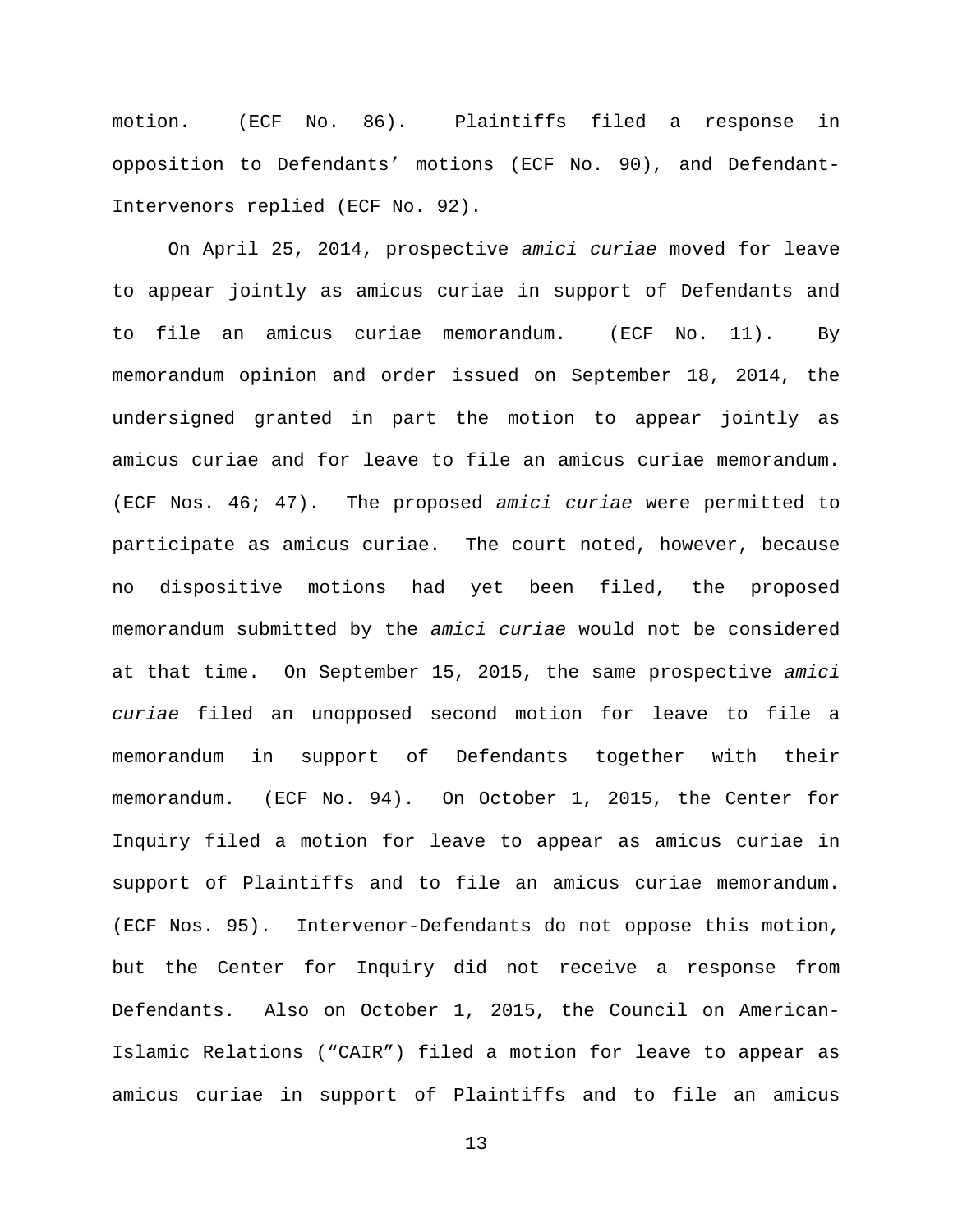curiae memorandum. (ECF No. 96). CAIR attempted to obtain consent from Defendants and Intervenor-Defendants, but had not received a response by the time of filing.

# **II. Standard of Review**

A court may enter summary judgment only if there is no genuine dispute as to any material fact and the moving party is entitled to judgment as a matter of law. Fed.R.Civ.P. 56(a); Celotex Corp. v. Catrett, 477 U.S. 317, 322 (1986); Emmett v. Johnson, 532 F.3d 291, 297 ( $4^{th}$  Cir. 2008). Summary judgment is inappropriate if any material factual issue "may reasonably be resolved in favor of either party." Anderson v. Liberty Lobby, Inc., 477 U.S. 242, 250 (1986); JKC Holding Co. LLC v. Wash. Sports Ventures, Inc., 264 F.3d 459, 465  $(4<sup>th</sup> Cir. 2001)$ .

"A party opposing a properly supported motion for summary judgment 'may not rest upon the mere allegations or denials of [his] pleadings,' but rather must 'set forth specific facts showing that there is a genuine issue for trial.'" Bouchat  $v$ . Balt. Ravens Football Club, Inc., 346 F.3d 514, 522  $(4<sup>th</sup> Cir.$ 2003) (quoting former Fed.R.Civ.P. 56(e)). "A mere scintilla of proof . . . will not suffice to prevent summary judgment." Peters v. Jenney, 327 F.3d 307, 314  $(4<sup>th</sup> Cir. 2003)$ . "If the evidence is merely colorable, or is not significantly probative, summary judgment may be granted." Liberty Lobby, 477 U.S. at 249–50 (citations omitted). At the same time, the court must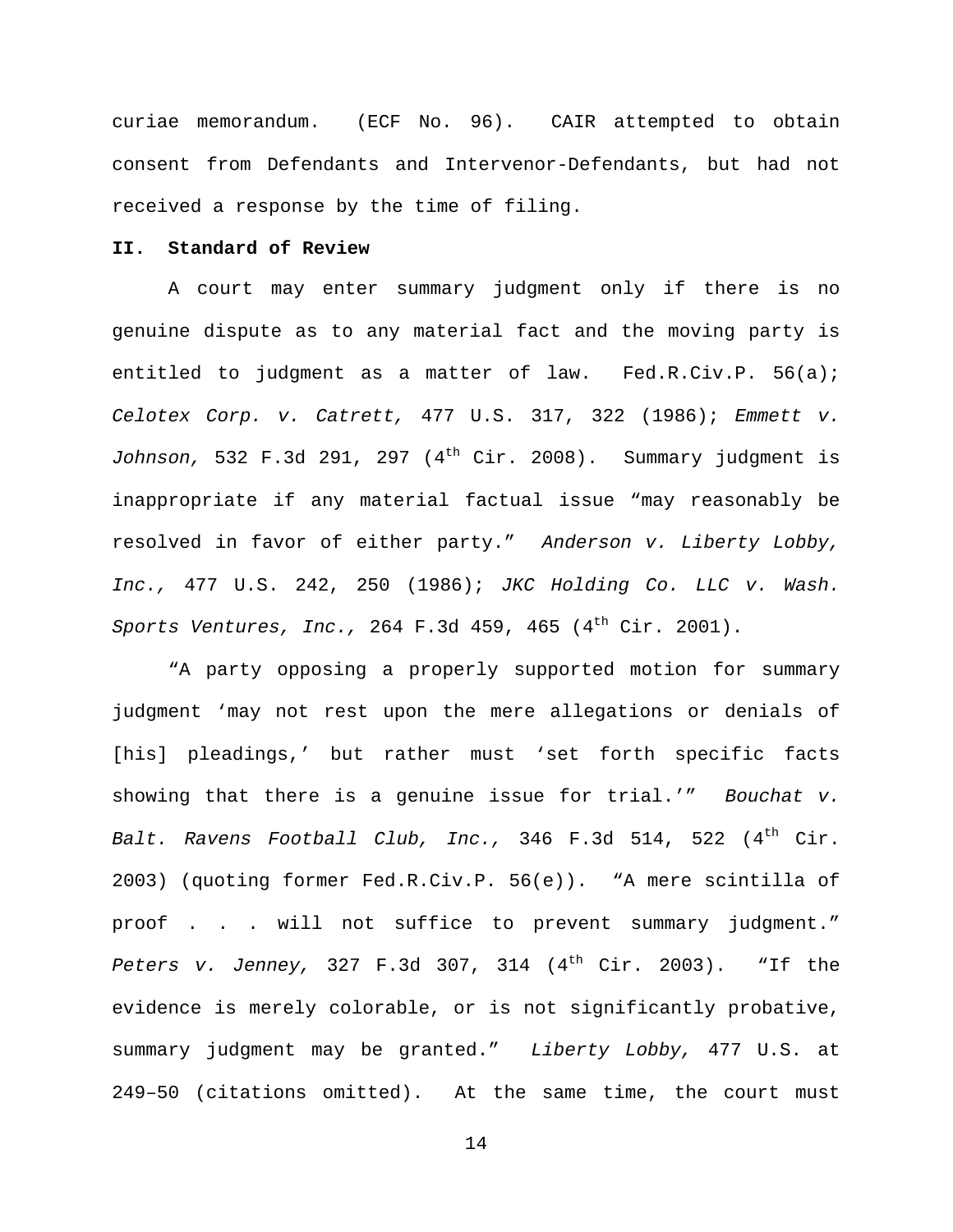construe the facts that are presented in the light most favorable to the party opposing the motion. Scott v. Harris, 550 U.S. 372, 378 (2007); Emmett, 532 F.3d at 297.

**"**When cross-motions for summary judgment are before a court, the court examines each motion separately, employing the familiar standard under Rule 56 of the Federal Rules of Civil Procedure." Desmond v. PNGI Charles Town Gaming, LLC, 630 F.3d 351, 354  $(4<sup>th</sup> Cir. 2011)$ . The court must deny both motions if it finds there is a genuine dispute of material fact, "[b]ut if there is no genuine issue and one or the other party is entitled to prevail as a matter of law, the court will render judgment." 10A Charles A. Wright, et al., Federal Practice & Procedure § 2720 (3d ed. 1998).

### **III. Analysis**

#### **A. Establishment Clause Jurisprudence and Framework**

The First Amendment provides that "Congress shall make no law respecting an establishment of religion," U.S. Const. amend. I, and the Supreme Court of the United States has applied this principle against the states and their subdivisions through the Fourteenth Amendment. See Moss v. Spartanburg Cnty. Sch. Dist. Seven, 683 F.3d 599, 608 (4<sup>th</sup> Cir. 2012) (citing Everson v. Bd. of Educ., 330 U.S. 1, 15 (1947)). Despite the straightforward simplicity of the clause, "[t]here is 'no single mechanical formula that can accurately draw the constitutional line'" in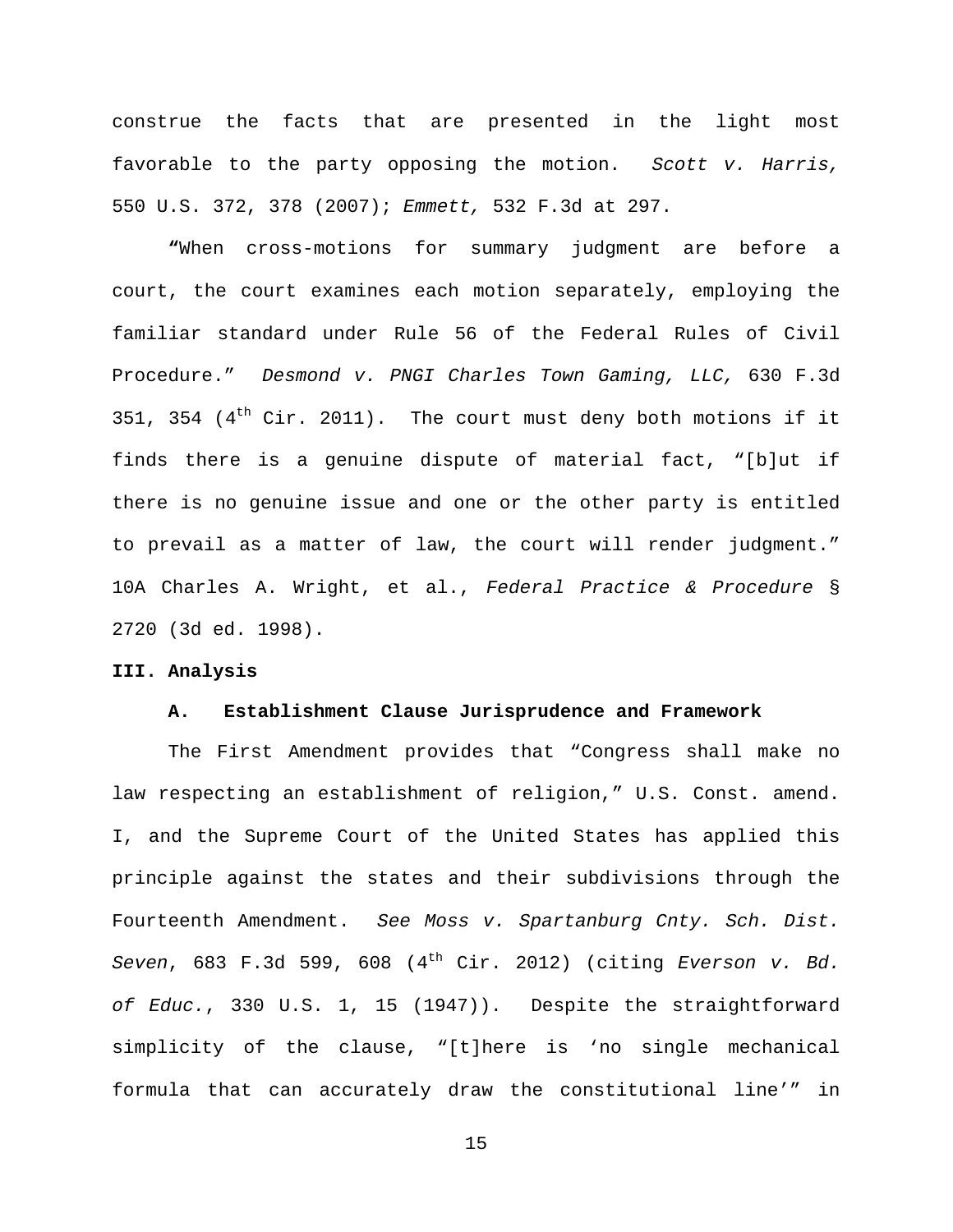every Establishment Clause case. Myers v. Loudoun Cnty. Pub. Schs., 418 F.3d 395, 402  $(4<sup>th</sup>$  Cir. 2005) (quoting Van Orden v. Perry, 545 U.S. 677, 699 (2005) (Breyer, J., concurring)). Indeed, Establishment Clause jurisprudence is a law professor's dream, and a trial judge's nightmare. In the words of Justice Clarence Thomas, "Establishment Clause jurisprudence [is] in shambles." Utah Highway Patrol Ass'n v. Am. Atheists, Inc., 132 S.Ct. 12, 13 (2011) (Thomas, J., dissenting from the denial of certiorari.)

Courts, including the United States Court of Appeals for the Fourth Circuit, often use the three-part test articulated by the Supreme Court in Lemon v. Kurtzman, 403 U.S. 602 (1971), to assess alleged violations of the Establishment Clause. See, e.g., Am. Atheists, Inc. v. Port Auth., 760 F.3d 227, 238  $(2^d)$ Cir. 2014); Moss, 683 F.3d at 608; Glassman v. Arlington Cnty., 628 F.3d 140, 146  $(4<sup>th</sup> Cir. 2010)$  (determining Lemon to be the "appropriate test"); Am. Atheists, Inc. v. Davenport, 637 F.3d 1095, 1117 (10<sup>th</sup> Cir. 2010) (noting that "the touchstone for Establishment Clause analysis remains the tripartite test set out in Lemon") (citations and internal quotation marks omitted); Hewett v. City of King, 29 F.Supp.3d 584, 611 (M.D.N.C. 2014)(deciding the case "[u]nder the Lemon framework"). Most recently, the Fourth Circuit has articulated the Lemon test as requiring that, to pass constitutional muster, "government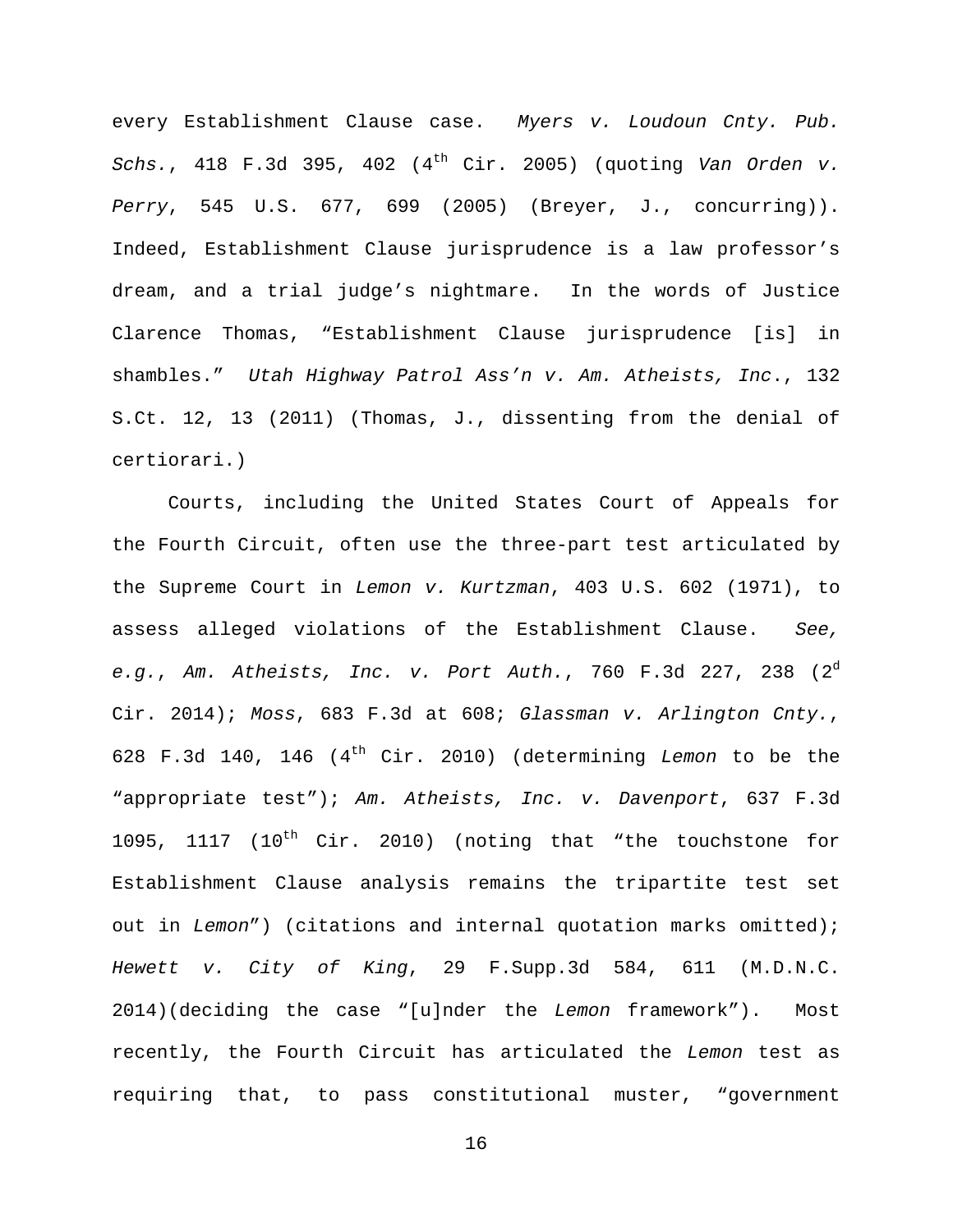conduct (1) must be driven in part by a secular purpose; (2) must have a primary effect that neither advances nor inhibits religion; and (3) must not excessively entangle church and State." Moss, 683 F.3d at 608 (emphases in original) (citing Lemon, 403 U.S. at 612-13).

In 2005, a plurality of the Supreme Court recognized that, although commonly used, the Lemon test has not been uniformly applied to Establishment Clause cases. Van Orden, 545 U.S. at 684-86 (plurality opinion). In determining the constitutionality of a display of the Ten Commandments outside the Texas State Capitol, the plurality noted that the Lemon test "is not useful in dealing with [such] passive monument[s]." Id. at 686. Instead the plurality's "analysis [was] driven both by the nature of the monument and by our Nation's history." Id. Justice Breyer, in a controlling opinion concurring in the judgment, see Trunk v. City of San Diego, 629 F.3d 1099, 1107 (9<sup>th</sup> Cir. 2011) (recognizing that "Justice Breyer's concurrence provides the controlling opinion"); Myers, 418 F.3d at 402 (treating Justice Breyer's opinion as controlling), noted that in "borderline cases" there is "no test-related substitute for the exercise of legal judgment." Van Orden, 545 U.S. at 700 (Breyer, J., concurring). Such judgment "must reflect and remain faithful to the underlying purposes of the [Establishment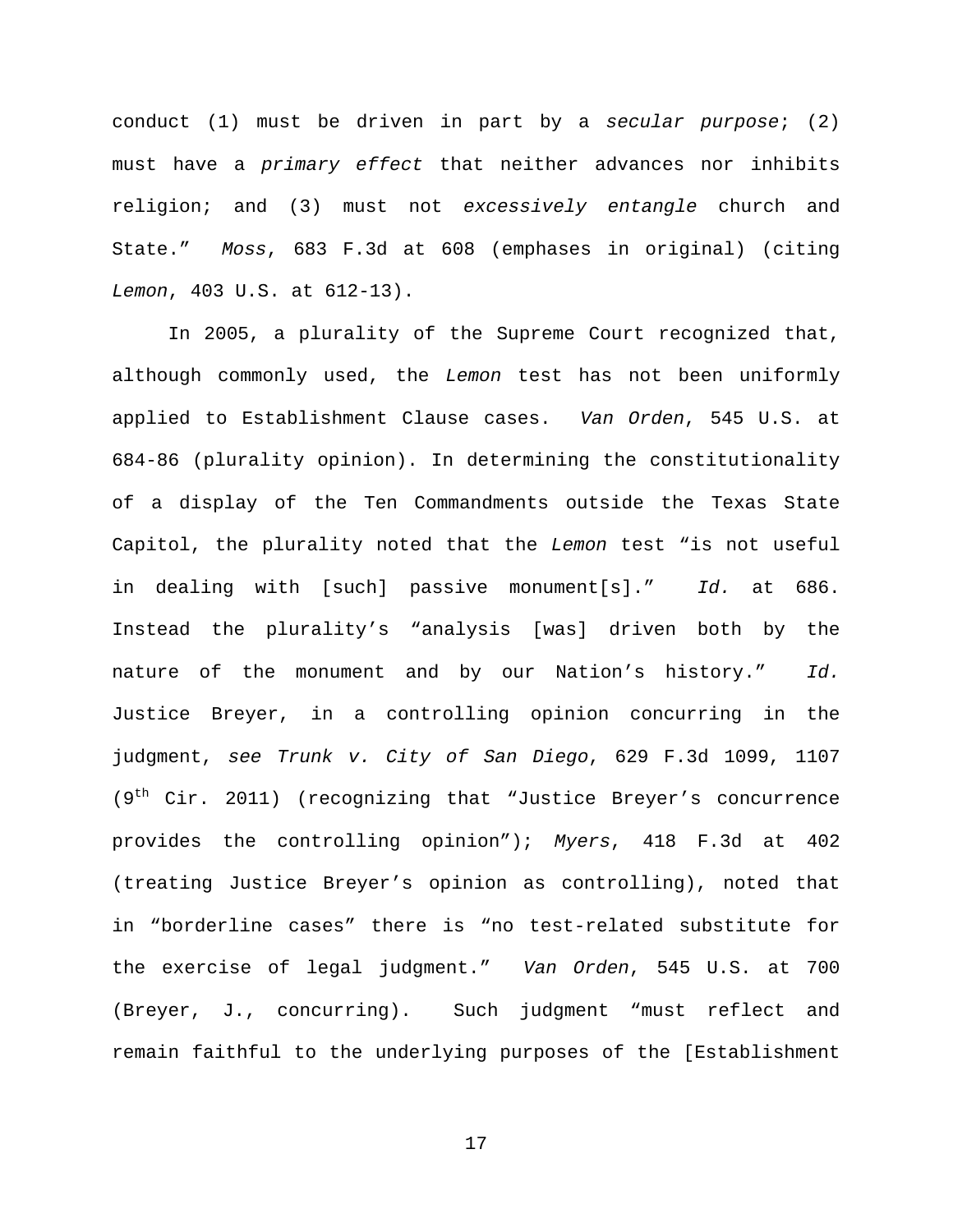and Free Exercise] Clauses, and it must take account of context and consequences measured in light of those purposes." Id.

Not surprisingly, the parties disagree whether Lemon or Van Orden controls this case. (ECF Nos. 83-1, at 38; 90, at 36; 92 at 16). Courts deciding Establishment Clause cases post-Van Orden also disagree. The Fourth Circuit, immediately after Van Orden, applied Justice Breyer's "legal judgment" test from Van Orden to the exclusion of the Lemon test, in upholding a statute providing for daily, voluntary recitation of the Pledge of Allegiance in Virginia's public schools. Myers, 418 F.3d at 402. Myers is, however, the only Fourth Circuit case to cite to Van Orden. In recent years, the Fourth Circuit has continued to apply the Lemon test with no mention of Van Orden. Moss, 683 F.3d at 608; Glassman, 628 F.3d at 146; see also Weinbaum v. City of Las Cruces, 541 F.3d 1017, 1030 n.14  $(10^{th}$  Cir. 2008) ("Supreme Court Justices have harshly criticized Lemon. . . . Nevertheless, the Lemon test clings to life because the Supreme Court, in the series of splintered Establishment Clause cases since Lemon has never explicitly overruled the case."). Other courts have applied some hybrid form of the two tests. See Salazar v. Buono, 559 U.S. 700 (2010) (plurality opinion); Trunk, 629 F.3d at 1107. Ultimately, here, it is not necessary to resolve the legal conundrum. Both tests "require the [c]ourt to inquire into the nature, context, and history" of the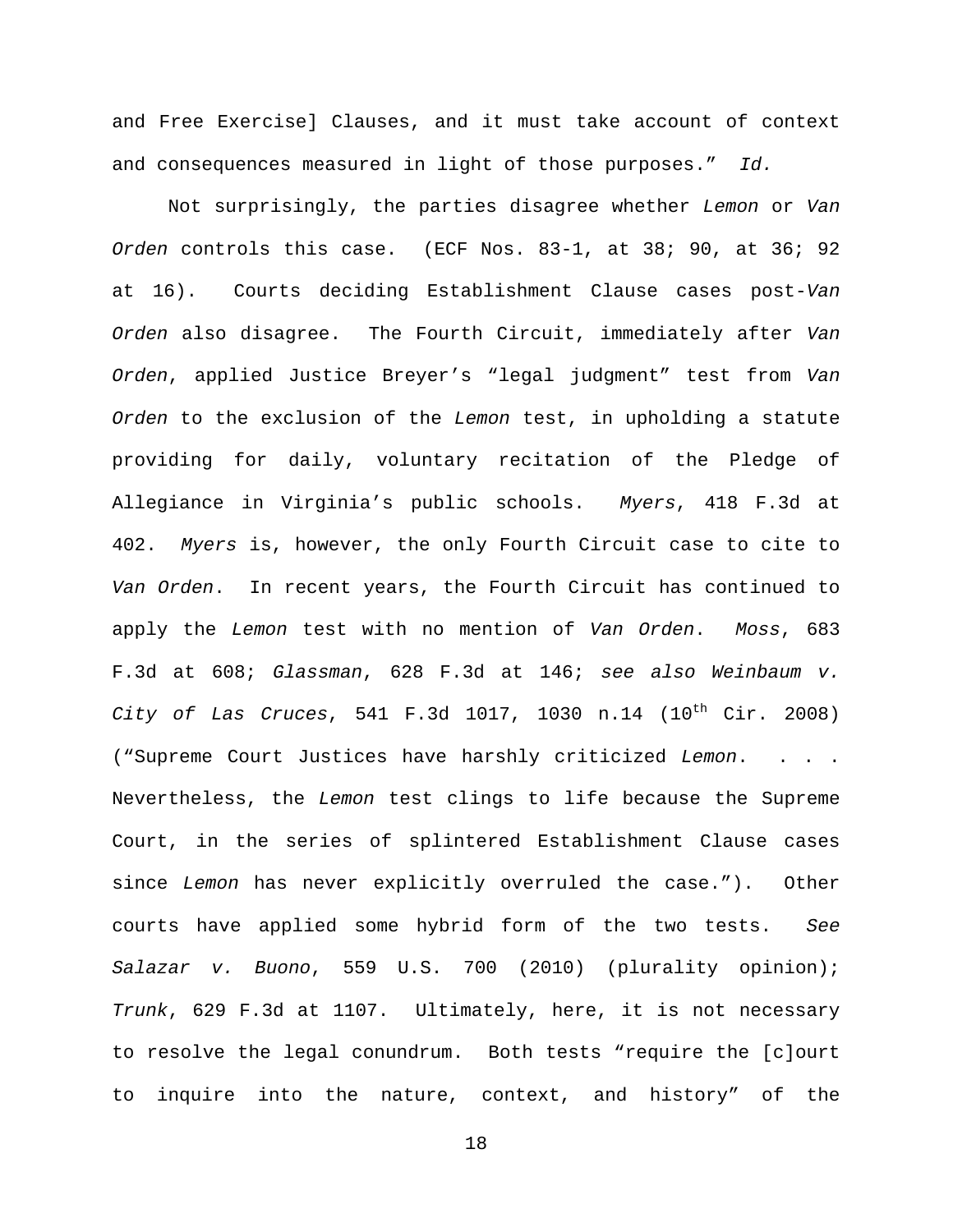Monument and lead to the same result. See Hewett, 29 F.Supp.3d at 611 (citing Trunk, 629 F.3d at 1107). Even if Justice Breyer's opinion in Van Orden controls, the Lemon test remains a "useful guidepost[]" for the court's analysis. Van Orden, 545 U.S. at 700 (Breyer, J., concurring).

## **B. Lemon Test**

As noted above, "[t]o pass muster under the Establishment Clause, government conduct must be driven in part by a secular purpose; (2) must have a primary effect that neither advances nor inhibits religion; and (3) must not excessively entangle church and State." Moss, 683 F.3d at 608 (emphases in original) (citing Lemon, 403 U.S. at 612-13). Additionally, as part of Lemon's second prong, the Fourth Circuit examines "whether the governmental use of an object with religious meaning . . . ha[s] the effect of 'endorsing' religion." Lambeth v. Bd. of Comm'rs of Davidson Cnty.,  $407$  F.3d 266, 269 ( $4^{\text{th}}$  Cir. 2005) (citing Cnty. of Allegheny v. Am. Civil Liberties Union, 492 U.S. 573, 593-94 (1989)).

# **1. Secular Purpose**

The secular purpose prong of the Lemon test "presents a 'fairly low hurdle, which may be cleared by finding a plausible secular purpose.'" Glassman, 628 F.3d at 146 (quoting Ehlers-Renzi v. Connelly Sch. of the Holy Child, Inc., 224 F.3d 283, 288  $(4<sup>th</sup> Cir. 2000)$ . The government's purpose need not be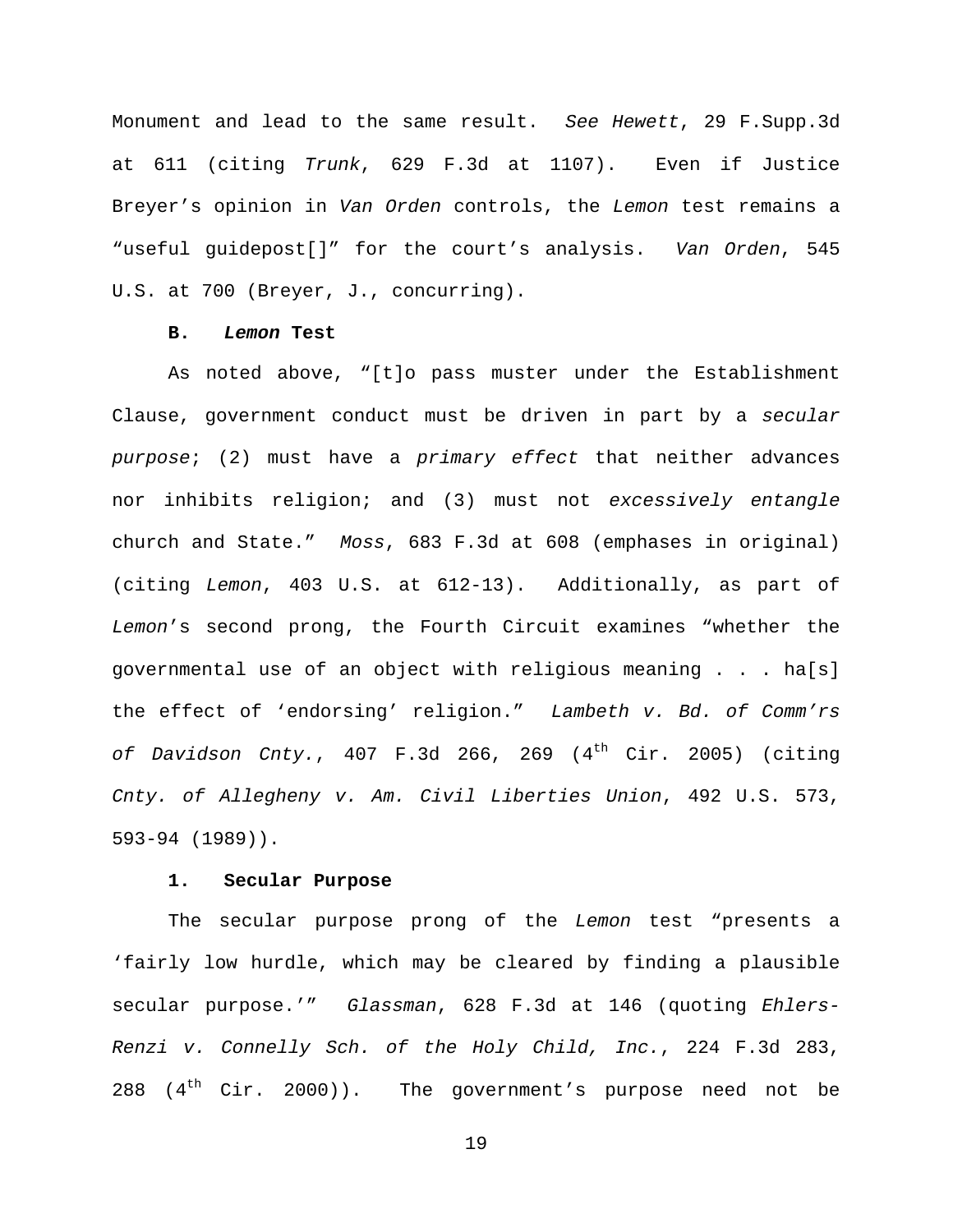"exclusively secular," Jenkins v. Kurtinitis, No. ELH-14-1346, 2015 WL 1285355, at \*28 (D.Md. Mar. 20, 2015) (citing Brown v. Gilmore, 258 F.3d 265, 276  $(4<sup>th</sup>$  Cir. 2001)), as long as the government action is not "entirely motivated by a purpose to advance religion." Hewett, 29 F.Supp.3d at 611 (citing Lambeth, 407 F.3d at 270). "Under applicable Supreme Court precedent, a 'legitimate secular purpose' supporting a challenged governmental action will suffice to satisfy the Lemon test's first prong . . . unless the alleged secular purpose is in fact pretextual." Lambeth, 407 F.3d at 270 (citing Santa Fe Ind. Sch. Dist. V. Doe, 530 U.S. 290, 308-09 (2000); Lynch v. Donnelly, 465 U.S. 668, 681 (1984)). Courts should "not lightly attribute unconstitutional motives to the government, particularly where [it] can discern a plausible secular purpose." Hewett, 29 F.Supp.3d at 612 (quoting Davenport, 637 F.3d at 1118) (internal quotation marks omitted).

Plaintiffs argue that displaying the Monument has a religious purpose. First, they argue that a Latin cross, which the Monument is, is "patently religious." (ECF No. 80-1, at 29- 30). Plaintiffs also argue that the history of the cross "underscores its religious purpose." (Id. at 30-32). They also contend that the use of a religious symbol to achieve a secular goal is impermissible when a non-religious means will suffice. Defendants assert that the Commission's sole purpose for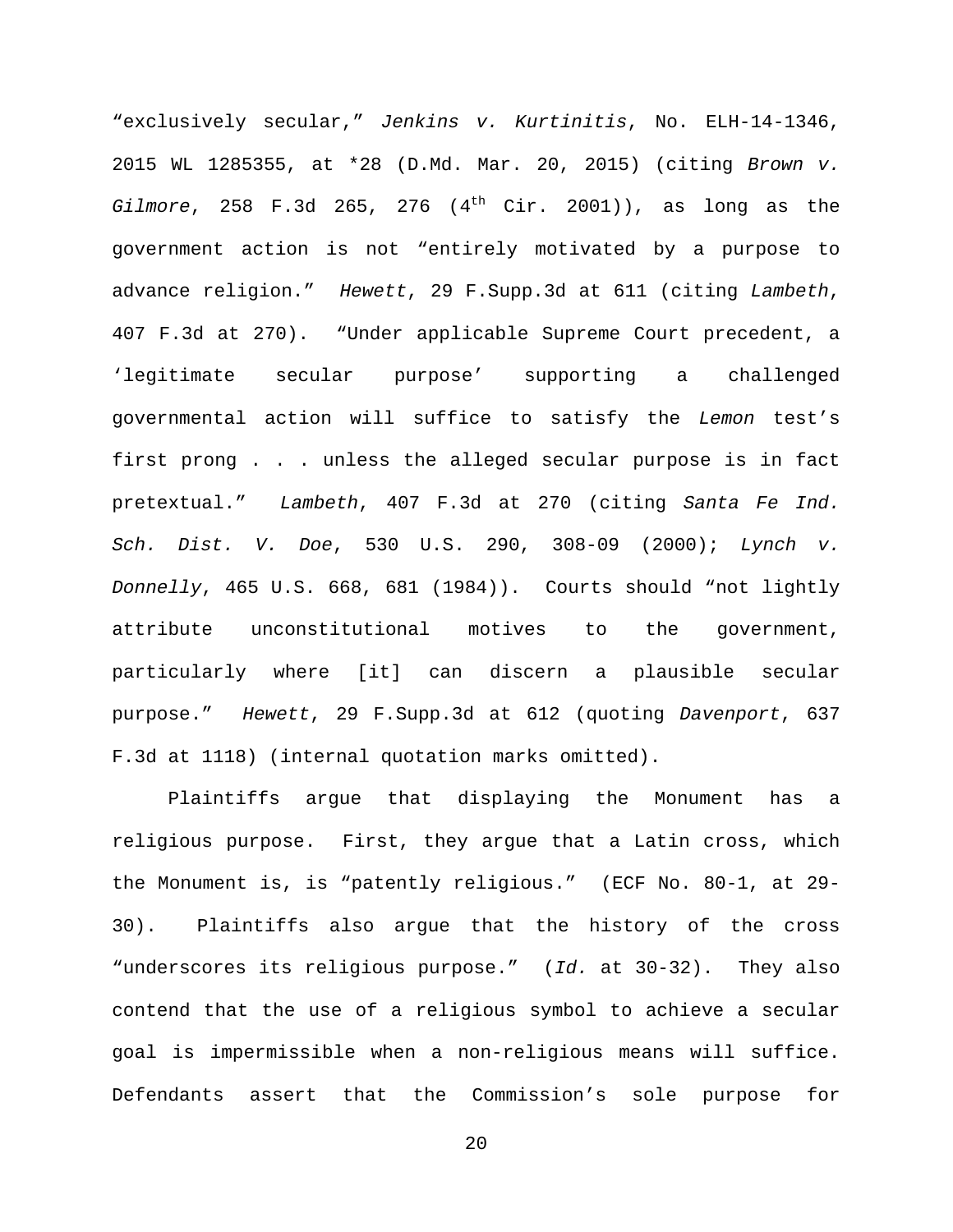acquiring the land in the 1960s was not religious because it acquired the land for "highway expansion, traffic safety, protection of the Legion's residual property interests, [and] historic preservation" reasons. (ECF No. 83-1, at 46). Defendants also argue that, even if the intent of the Monument's builders is relevant, the record shows that their intent was "commemorative rather than religious." (Id. at 47-52).

Although the Latin cross is undeniably a religious symbol, "[t]he fact that the monument conveys some religious meaning does not cast doubt on the [government's] valid secular purposes for its display." Hewett, 29 F.Supp.3d at 612 (citing City of Elkhart v. Brooks, 532 U.S. 1058, 1062 (2001)); see also Buono, 559 U.S. at 715 (plurality opinion) ("Although certainly a Christian symbol, the cross was not emplaced on Sunrise Rock to promote a Christian message."); Mellen v. Bunting, 327 F.3d 355, 374  $(4<sup>th</sup> Cir. 2003)$  (assuming a secular purpose even though school-sponsored prayer "is plainly religious in nature"). Other courts have recognized that displaying a cross to honor fallen soldiers is a legitimately secular purpose, and does not always promote a religious message. See Buono, 559 U.S. at 715 (plurality opinion) (noting that "those who erected the cross intended simply to honor our Nation's fallen soldiers"); Davenport, 637 F.3d at 1118 (determining that the intent to use crosses for fallen state trooper memorials was not religious,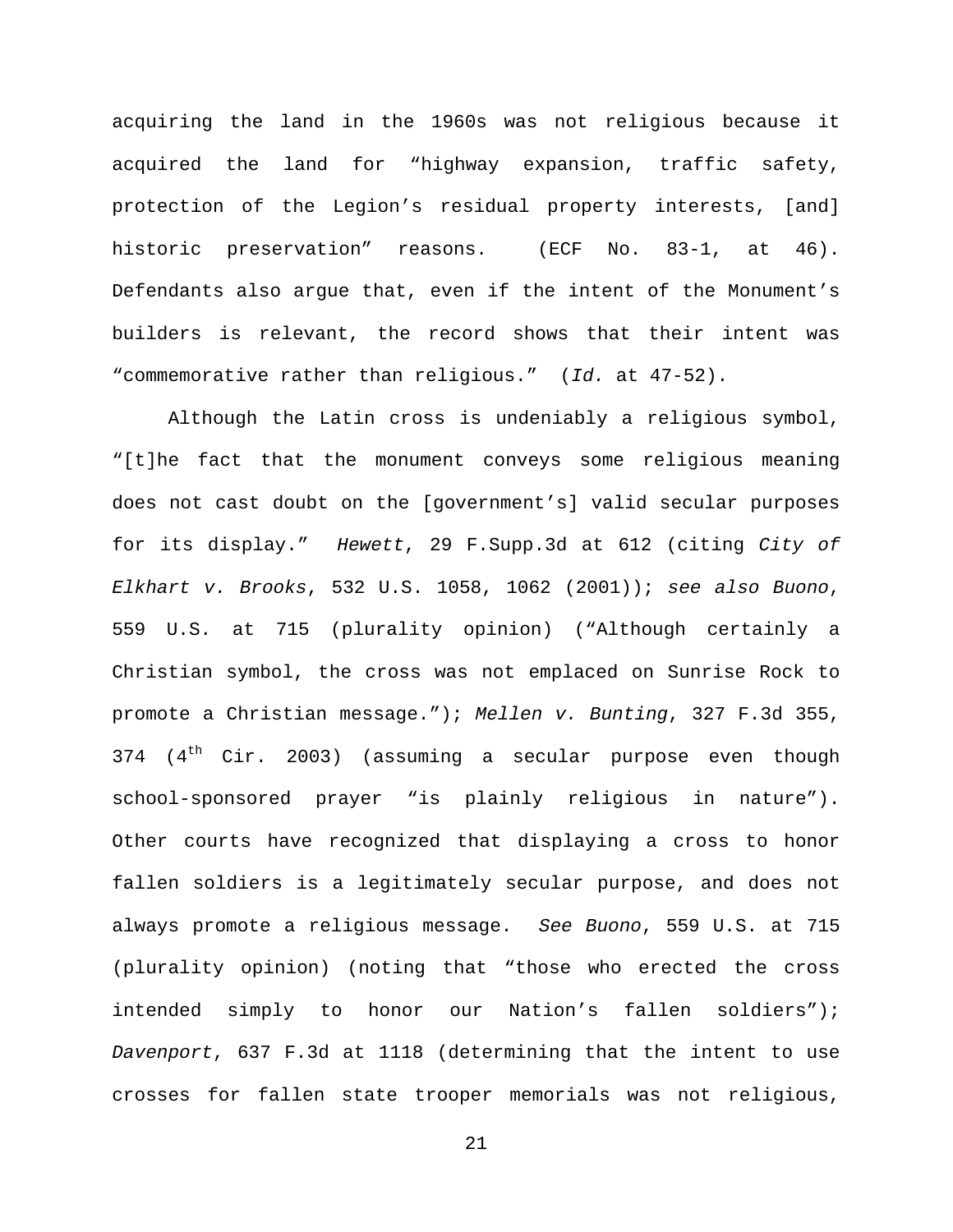partly because it was inspired by crosses in military cemeteries).

The focus of the first Lemon prong is "on the government's purpose, not that of a private actor." Davenport, 637 F. 3d at 1118. The alleged government conduct challenged in the complaint is the "ownership, maintenance and prominent display on public property" of the Monument. (ECF No. 1 ¶ 55). The Commission's actions are clearly driven by a plausible, legitimate secular purpose. The Commission owns the Monument and surrounding land because it sits in the median of a busy highway interchange. The government determined that private ownership of the median would "create a serious menace to traffic" in light of increased use of the surrounding roads. (ECF No. 83-40, at 2). It is the government's secular responsibility to maintain the land on which the Monument sits just as it would any other highway median. In addition, the Commission's maintenance and display of the Monument independent of traffic concerns is also driven by a secular purpose, maintaining and displaying a "historically significant war memorial" that has honored fallen soldiers for almost a century. See Trunk, 629 F.3d at 1108 (holding that the government, in acquiring a memorial in the shape of a cross, articulated a plausible, legitimate secular purpose of "preserv[ing] a historically significant war memorial"). Nothing in the record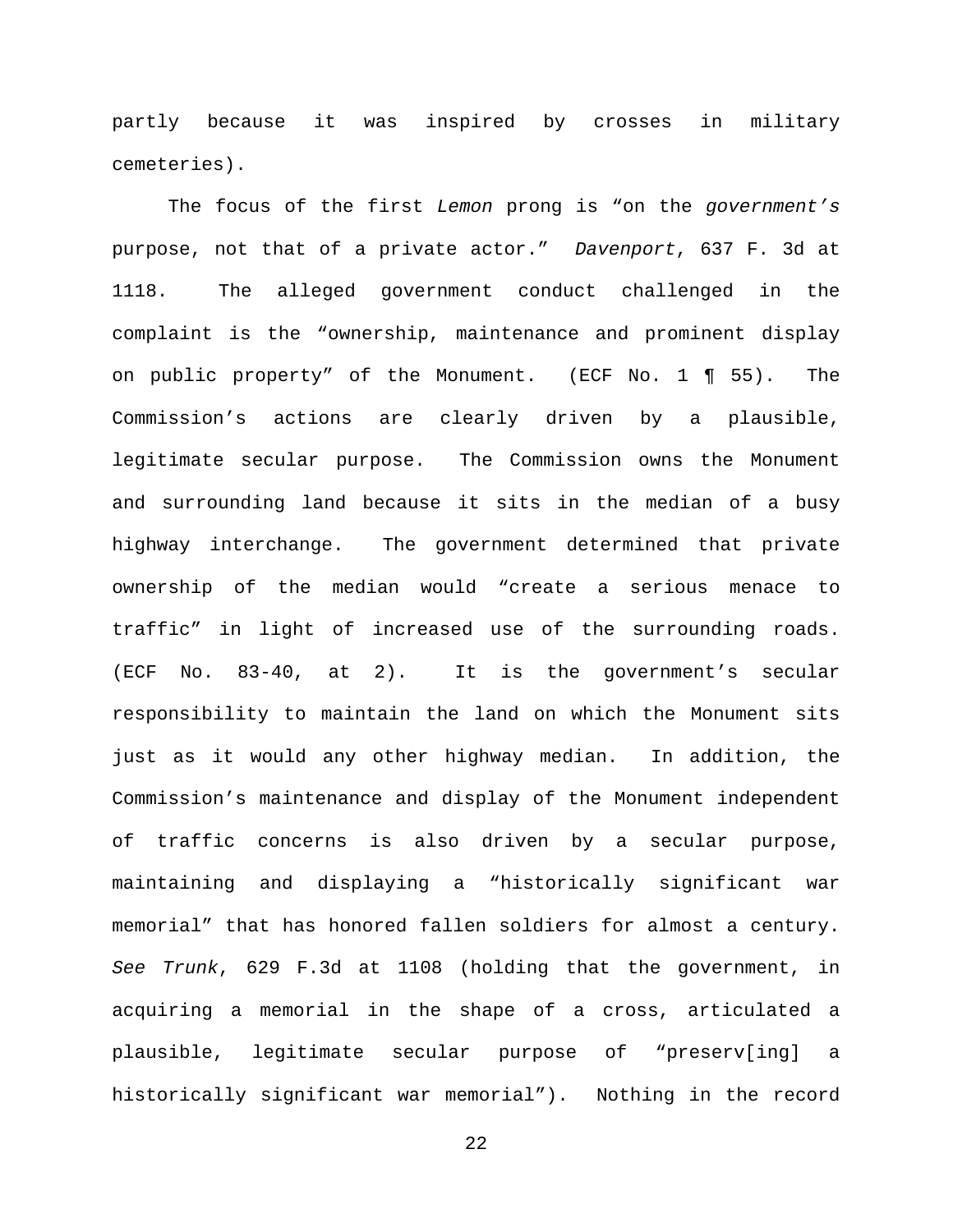indicates that the Commission's maintenance and display of the Monument is driven by a religious purpose whatsoever. The evidence of the Commission's secular purpose is uncontroverted.

Even the purpose of the private citizens who were behind the Monument's construction 90 years ago was a predominantly secular one. Plaintiffs refer to remarks made throughout the existence of the Monument in an attempt to illustrate its religious nature. (ECF Nos. 80-1, at 30-32; 90, at 52-55). Notably, a fundraising pledge sheet that was circulated contained expressly religious language (ECF No. 80-32, at 3 ("We, the citizens of Maryland, trusting in God, the supreme ruler of the universe, pledge faith in our brothers.")); the Monument was sometimes described in religious terms such as "Cross of Calvary" and "Sacrifice Cross" (ECF No. 80-26); and many events at the Monument contain some religious components (ECF Nos. 80-51; 83-68). Even if these statements or events carry some religious meaning, they do not show an "entirely religious purpose" for the Monument, and, in fact, there is overwhelming evidence in the record showing that the predominant purpose of the Monument was for secular commemoration. The Monument's groundbreaking was a predominantly secular affair that also included the groundbreaking of the National Defense Highway. (ECF No. 83-25, at 2-3). Additionally, although the construction of a cross can be for a religious purpose, in the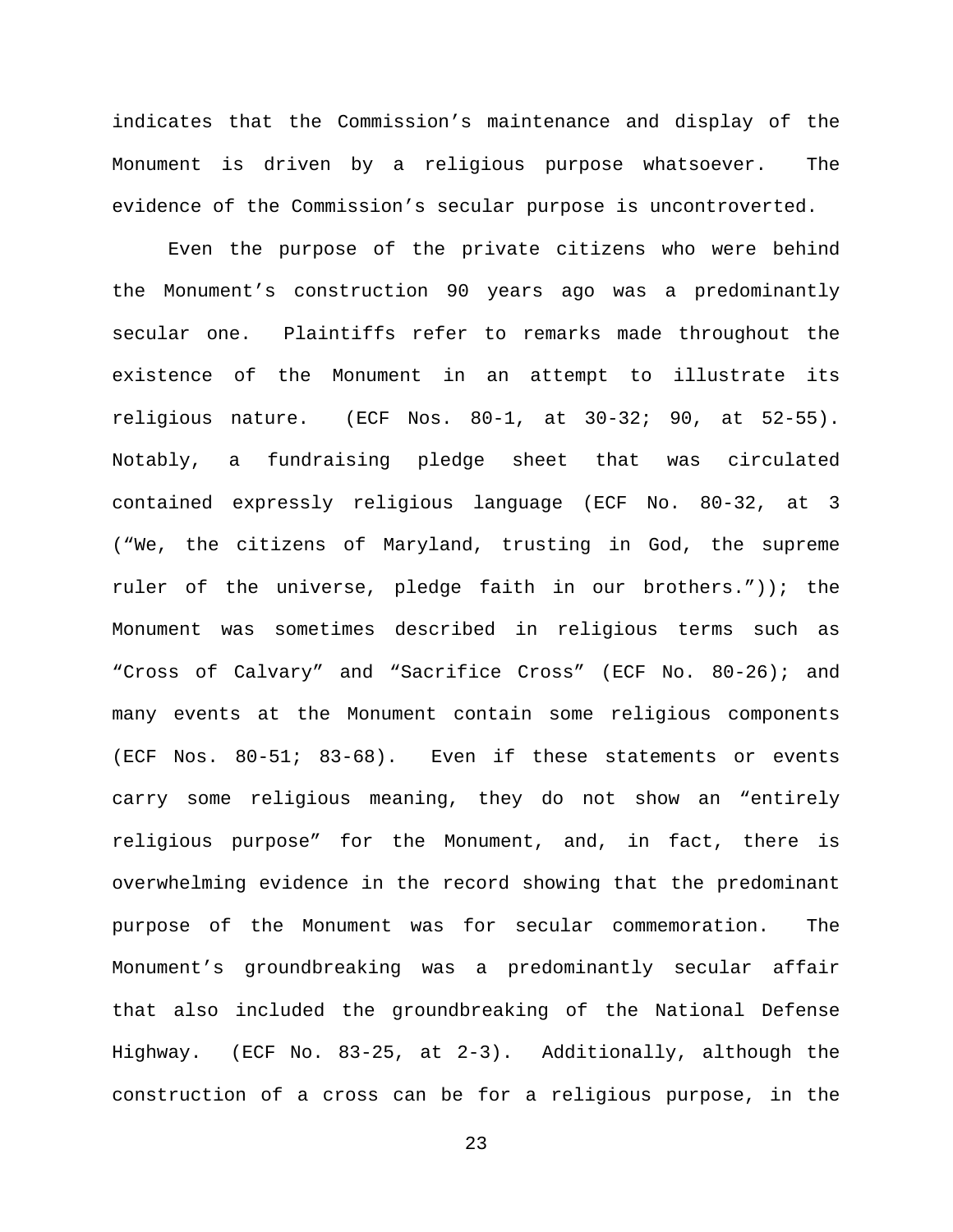period immediately following World War I, it could also be motivated by "the sea of crosses" marking graves of American servicemen who died overseas. (ECF No. 83-5, at  $14$ ); cf. Davenport, 637 F.3d at 1118. The Monument's secular commemorative purpose is reinforced by the plaque, the American Legion's seal, and the words "valor," "endurance," "courage," and "devotion" written on it. None of these features contains any religious reference. In short, the record amply demonstrates that the construction and maintenance of the Monument "was not an attempt to set the *imprimatur* of the state on a particular creed. Rather, those who erected the cross intended simply to honor our Nation's fallen soldiers." Buono, 559 U.S. at 715 (plurality opinion).

The ownership, maintenance, and display of the Monument by the Commission thus easily satisfies the purpose prong of the Lemon test.

# **2. Primary Effect**

Lemon's second prong requires the court to determine if the challenged display's "principal or primary effect is to advance or inhibit religion." Lambeth, 407 F.3d at 270. The primary question is "whether an informed, reasonable observer would view the display as an endorsement of religion." Id. at 272. "[T]he reasonable observer is aware of the purpose, context, and history of the symbol at issue." Hewett, 29 F.Supp.3d at 613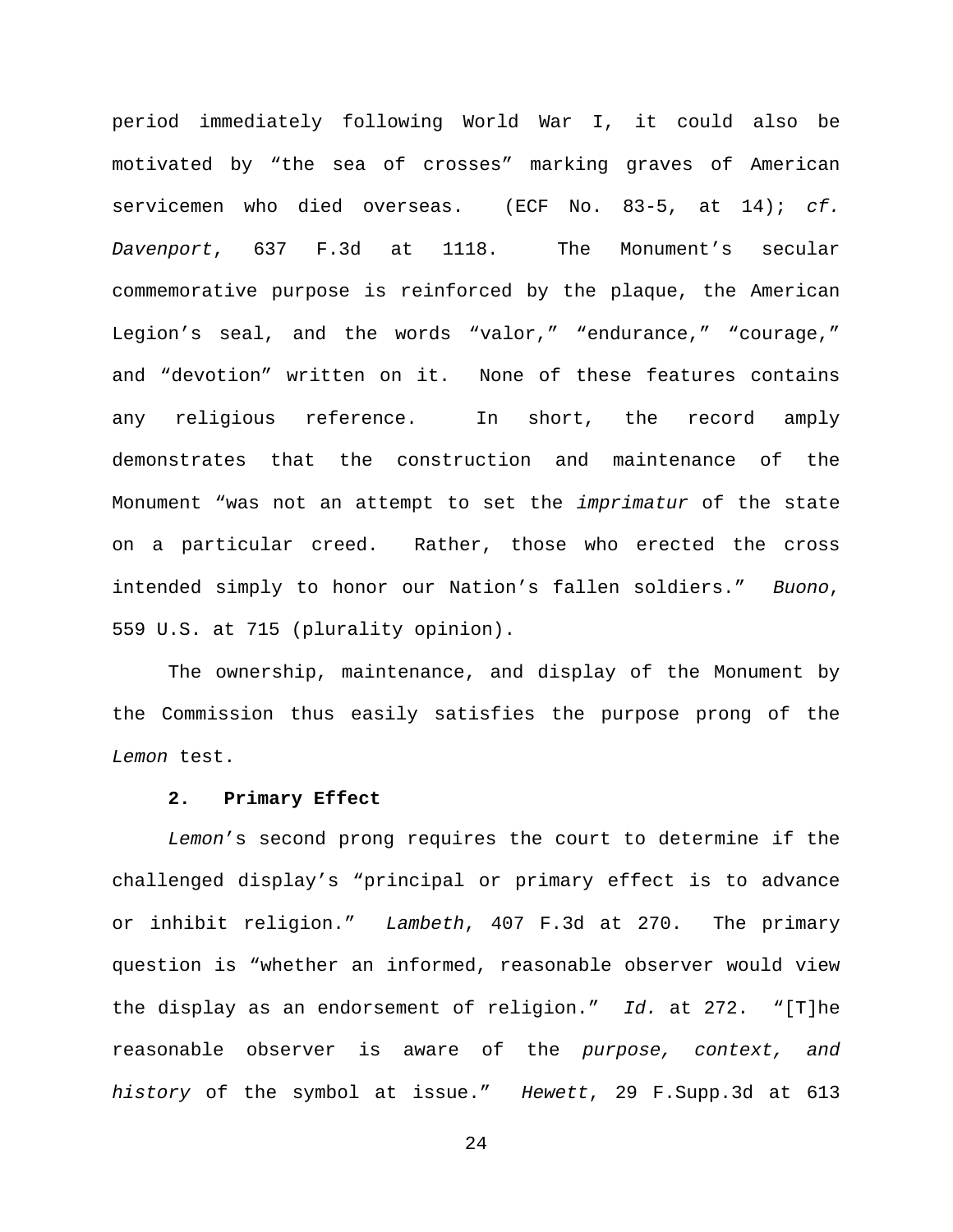(emphasis in original)(quoting Davenport, 637 F.3d at 1119). "The inquiry is not 'whether there is any person who could find an endorsement of religion, whether some people may be offended by the display, or whether some reasonable person might think [the government] endorses religion.'"<sup>8</sup> Id. at 613 (emphases in original) (quoting Capitol Square Review and Advisory Bd. v. Pinette, 515 U.S. 753, 780 (1995) (O'Connor, J., concurring in part and concurring in the judgment)). The Ninth Circuit noted that in determining the effect of symbols such as the Monument, courts "must consider fine-grained, factually specific features of the Memorial, including the meaning or meanings of the Latin cross[,] . . . the Memorial's history, its secularizing elements, its physical setting, and the way the Memorial is used." Trunk, 629 F.3d at 1110. "Secular elements, coupled with the history and physical setting of a monument or display, can — but do not always — transform sectarian symbols that otherwise would convey a message of government endorsement of a particular religion." Id. at 1117. The Ninth Circuit's framework provides a helpful approach to assessing the effect of the Monument, which is similar, but not identical, to the memorial at issue in Trunk.

÷,

 $8$  It is for this reason that the parties' inclusion of individuals' reactions to the Monument is not particularly relevant or helpful for the reasonable person analysis.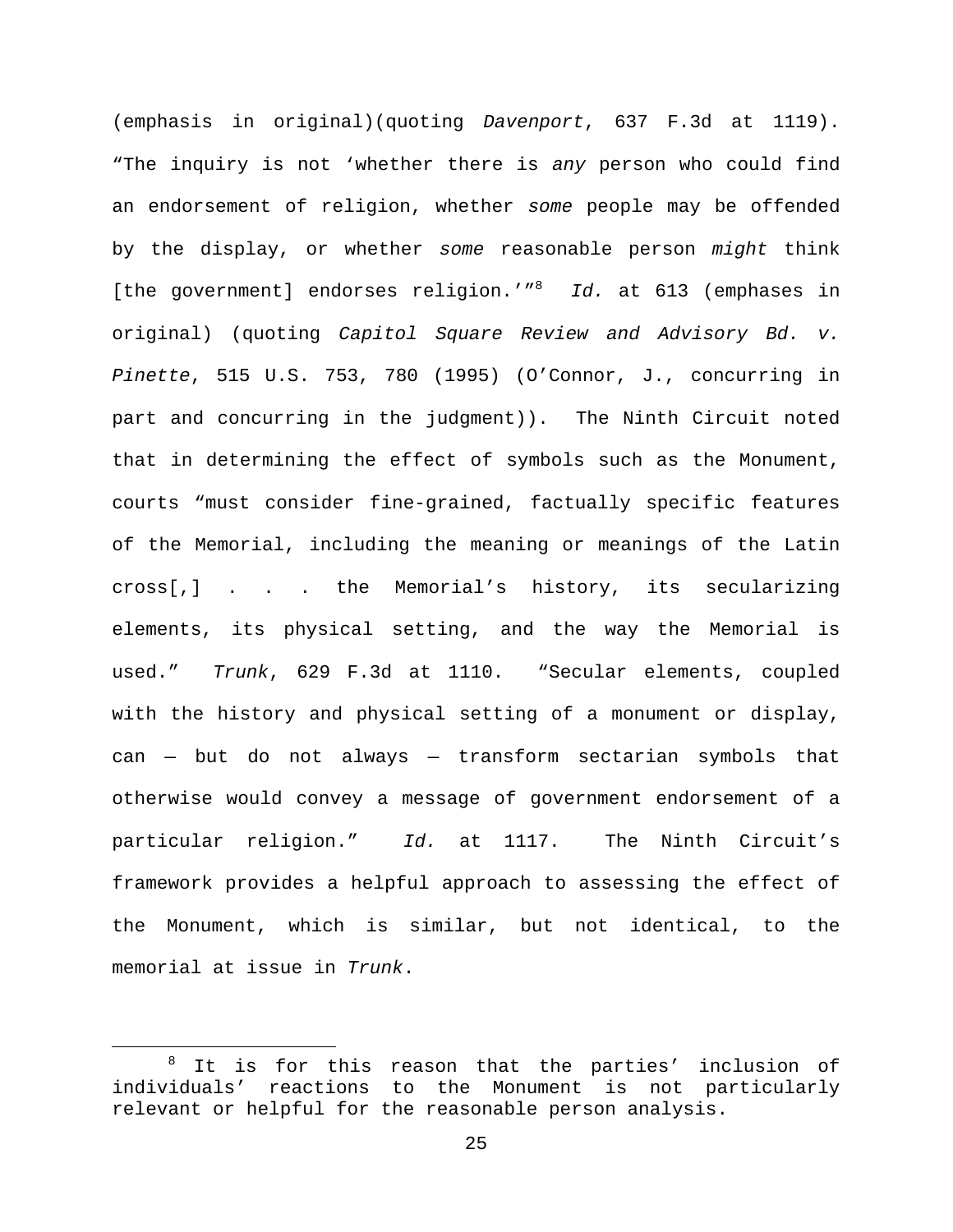Plaintiffs argue that the Monument endorses religion because, "as a Christian cross, it is inherently religious." (ECF No. 90, at 56). Additionally, Plaintiffs assert that the prominence of the Monument on the traffic island and relative isolation from the other memorials in Veterans Memorial Park enhance its endorsement of religion. Finally, Plaintiffs argue that the history and use of the Monument "deepens its religious message." (ECF No. 80-1, at 43). Defendants counter that the Monument contains numerous secular commemorative aspects that would indicate to the reasonable observer that its purpose is commemorative rather than religious. (ECF No. 83-1, at 55). Defendants also contend that the location of the Monument within Veterans Memorial Park further supports its secular effect. (Id. at 56-57). Defendants also argue that the historical use of the Monument for veterans' commemorative events strengthens its secular effect.

Plaintiffs cite multiple cases addressing a cross memorial on public land to support the proposition that "courts have been virtually unanimous in concluding that the government's display of a cross on public property unconstitutionally endorses and advances Christianity." (ECF No. 80-1, at 37). This assertion ignores the key factual distinctions between the cases Plaintiffs cite and the Monument. In Trunk, for example, the history and setting of the cross memorial were overtly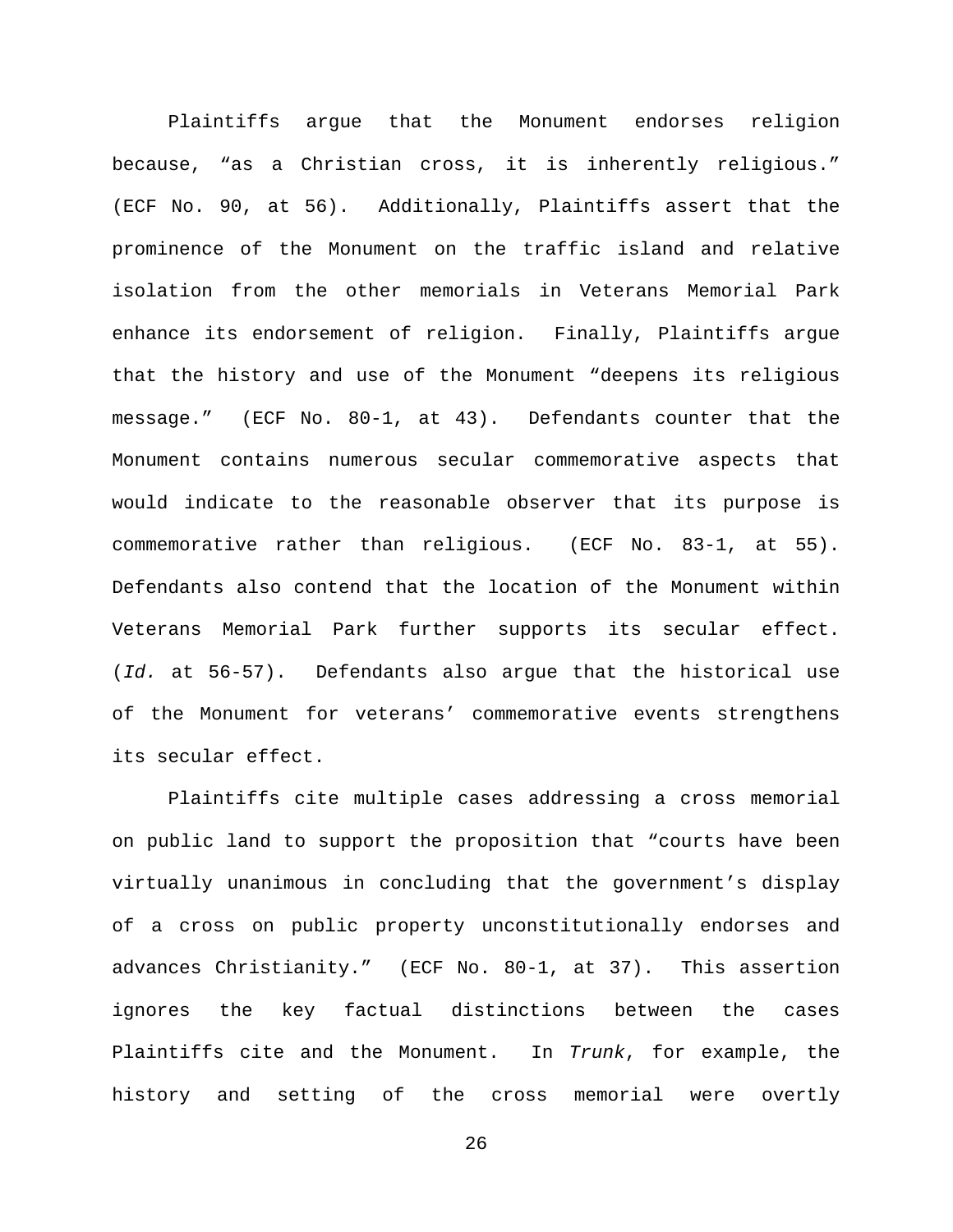religious. The cross in Trunk sat from 1913 until the 1990s as an unadorned cross without "any physical indication that it was a memorial." Trunk, 629 F.3d at 1102. Rather than hosting annual commemorative events on Memorial Day and Veterans Day, the Trunk cross hosted religious Easter services and only a "few scattered [veterans] memorial services before the 1990s." Id. Throughout its history, the Trunk cross "functioned as a holy object, symbol of Christianity, and a place of religious observance." Id. at 1120. The Ninth Circuit suggested that the Trunk cross was repurposed primarily as a war memorial partly in response to litigation. Id. at 1102. The cross memorials at issue in other cases were similarly imbued with long-standing and explicit religious histories. See, e.g., Separation of Church and State Comm. v. City of Eugene, 93 F.3d 617 (9th Cir. 1996) (cross was initially erected for religious purposes but later deemed to be a "memorial of veterans to all wars"); Gonzales v. North Tp. Of Lake Cnty., Ind., 4 F.3d 1412 (7<sup>th</sup> Cir. 1993) (lone crucifix with no secular effect other than "landmark status"); Am. Civil Liberties Union of Ga. v. Rabun Cnty., 698 F.2d 1098 (11<sup>th</sup> Cir. 1983) (cross was dedicated on Easter and only secular purpose was tourism). Conversely, the Monument contains secular elements on its face (the plaque; the American Legion Seal; the words "valor," "endurance," "courage," "devotion"), has functioned expressly and overtly as a war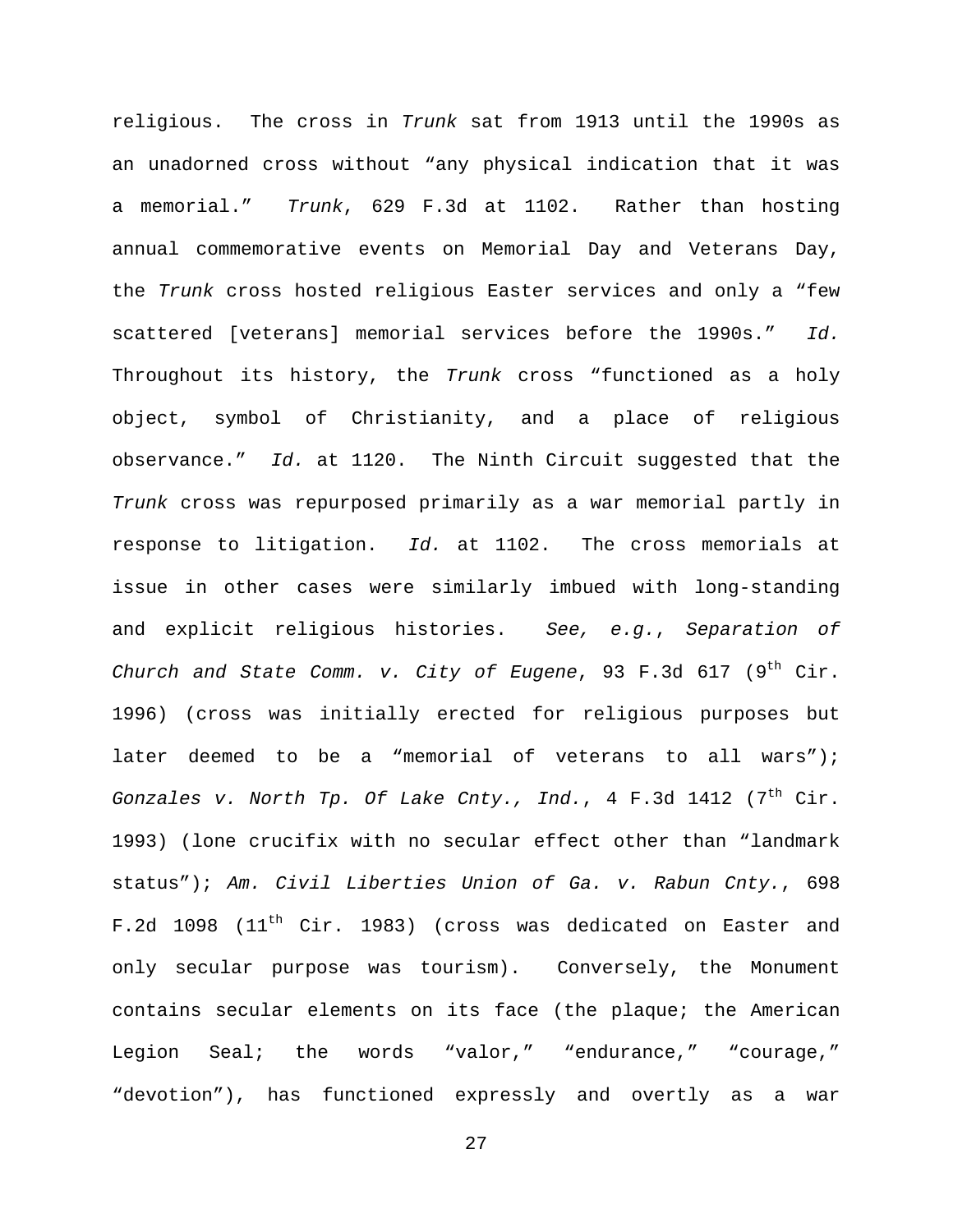memorial for its entire history, and sits amidst other secular memorials in Veterans Memorial Park. Although the record indicates that there were three isolated religious services held at the Monument, the predominant and nearly exclusive use of the Monument has been for annual commemorative events held on Memorial Day and Veterans Day. (See ECF Nos. 80-51; 83-60, at 18).<sup>9</sup> In light of this history and context, of which a reasonable observer would be aware, the Monument "evokes far more than religion. It evokes thousands of small crosses in foreign fields marking the graves of Americans who fell in battles, battles whose tragedies are compounded if the fallen are forgotten." Buono, 559 U.S. at 721 (plurality opinion). The evocation of foreign graves is particularly relevant here because, unlike crosses challenged in other cases, the Monument explicitly memorializes forty-nine servicemen who died in Europe during World War I, and the "cross developed into a central symbol of the American overseas cemetery" during and following World War I. (See ECF Nos. 83-5, at 16-17; 83-21).

Controlling Fourth Circuit precedent also supports Defendants' assertion that the Monument does not have the effect

÷,

 $9$  Plaintiffs refer to invocations and benedictions at these events as "prayers." Such activities at public ceremonies, outside of the public school context, generally do not violate the Establishment Clause. Town of Greece, N.Y. v. Galloway, 134 S.Ct. 1811 (2014); Newdow v. Roberts, 603 F.3d 1002, 1019-21 (D.C.Cir. 2010) (Kavanaugh, J., concurring in the judgment), cert. denied, 131 S.Ct. 2441 (2011).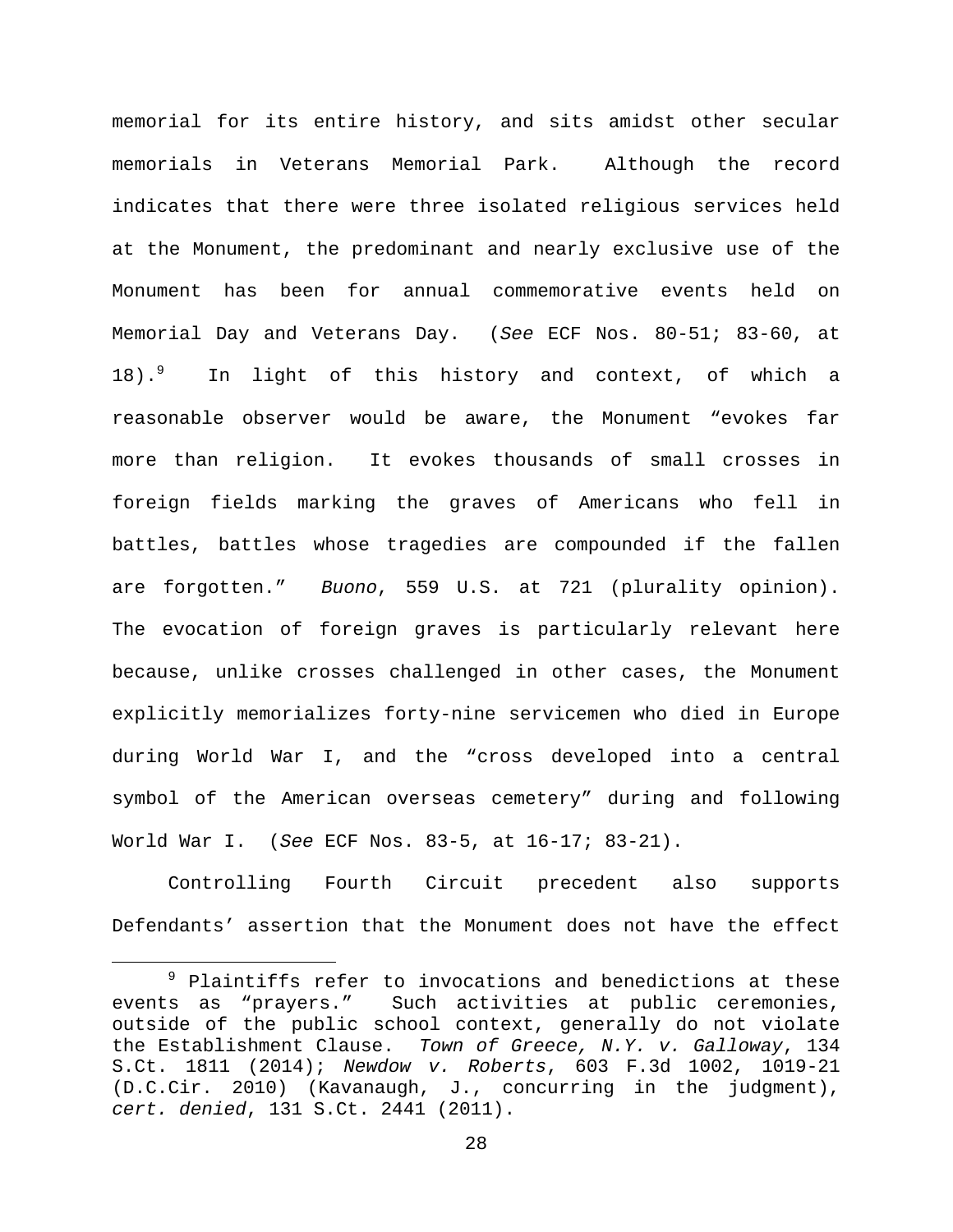of endorsing religion. The Fourth Circuit has addressed other passive displays of alleged religious significance in Lambeth and Smith v. Cnty. of Albemarle, Va., 895 F.2d 953  $(4<sup>th</sup>$  Cir. 1990). In Lambeth, the Fourth Circuit held that the inscription of the motto "In God We Trust" on the county government center did not violate the Establishment Clause because a reasonable observer would not "fairly understand the purpose of the message 'in its particular physical setting' to impermissibly advance or endorse religion." Lambeth, 407 F.3d at 272 (quoting Cnty. Of Allegheny, 492 U.S. at 598-600). In Smith, the Fourth Circuit held that a crèche scene on the front lawn of the county office building did violate the Establishment Clause because it "was not associated with any secular symbols or artifacts" other than a small disclaimer that the display was not sponsored by the government, but rather by the Charlottesville Jaycees." Smith, 895 F.2d at 958. Here, the Monument is surrounded by secular symbols of commemoration throughout Veterans Memorial Park. (ECF No. 83-3). The cross itself is adorned with prominent secular symbols. (ECF No. 83-2). In addition, rather than being placed prominently in front of a governmental building, the Monument is on a highway median as part of a larger park that has become the "focus of the County's remembrance of its veterans and war dead." (ECF No. 83-8, at 2). Within the context of its long history and the setting of Veterans Memorial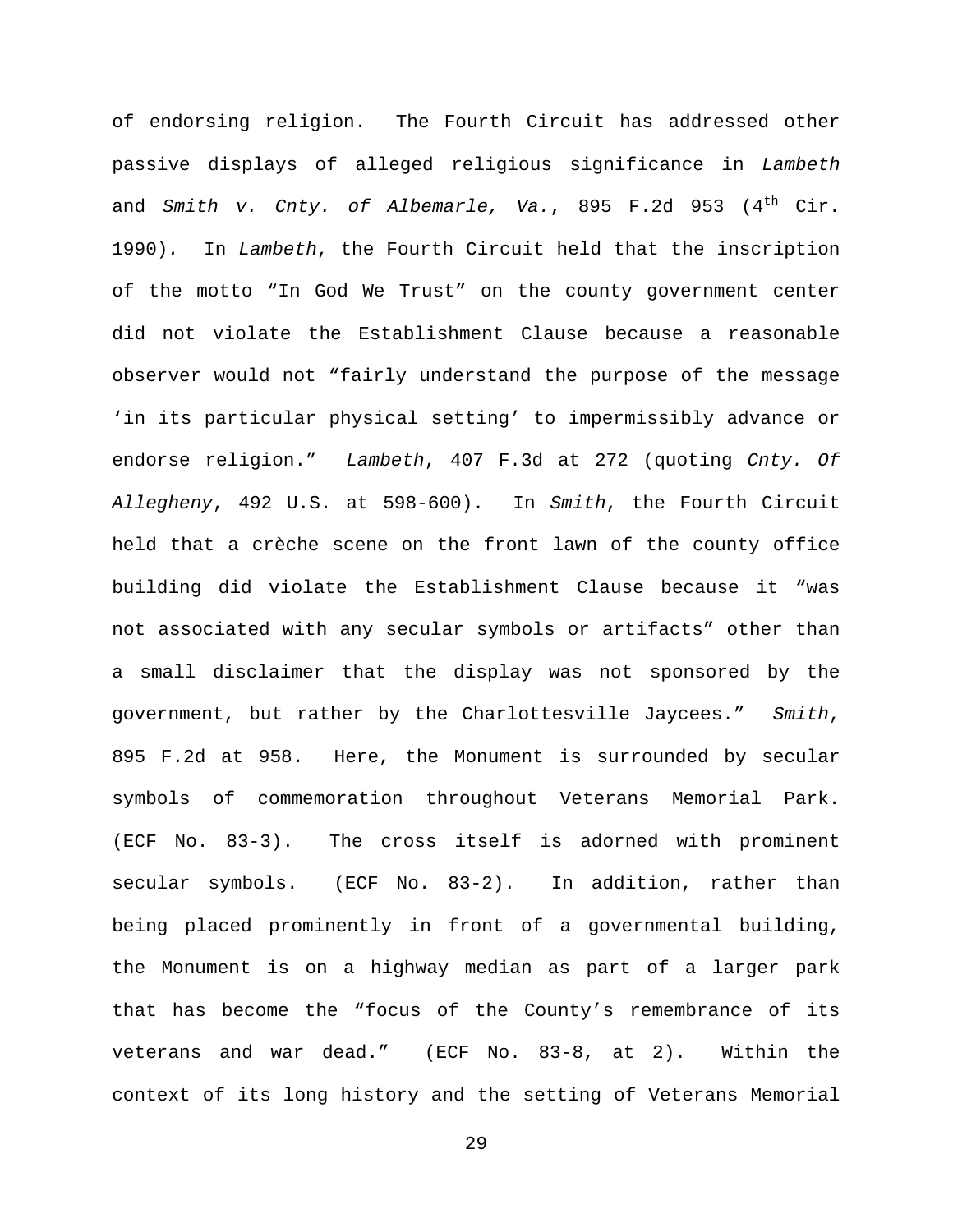Park, a reasonable observer would not view the Monument as having the effect of impermissibly endorsing religion.

# **3. Excessive Entanglement**

Lemon's third prong requires courts to assess whether "the challenged display has created an 'excessive entanglement' between government and religion." Lambeth, 407 F.3d at 272-73. The Fourth Circuit has noted that "[t]he kind of excessive entanglement of government and religion precluded by Lemon is characterized by 'comprehensive, discriminating, and continuing state surveillance' of religious exercise." Id. at 273 (quoting Lemon, 403 U.S. at 619). Considering the inscription of "In God We Trust" in the county government center, the Fourth Circuit held that it was not excessive entanglement because the display did "not require pervasive monitoring or other maintenance by public authorities." Id. Here, Plaintiffs argue that the Commission's "expenditure of funds to maintain and light" the Monument excessively entangles government and religion.<sup>10</sup> (ECF No. 80-1, at 53). However, "entanglement between church and state becomes constitutionally excessive only when it has the effect of advancing or inhibiting religion." Hewett, 29

 $10$  Plaintiffs also argue that the existence of the cross creates "religion-based political division" in violation of Lemon's third prong. (ECF No. 80-1, at 52). The Fourth Circuit has indicated, however, that this "political divisiveness rubric" is limited to assessing government funding of religious schools, and "is thus inapplicable to the circumstances of this case." Lambeth, 407 F.3d at 273.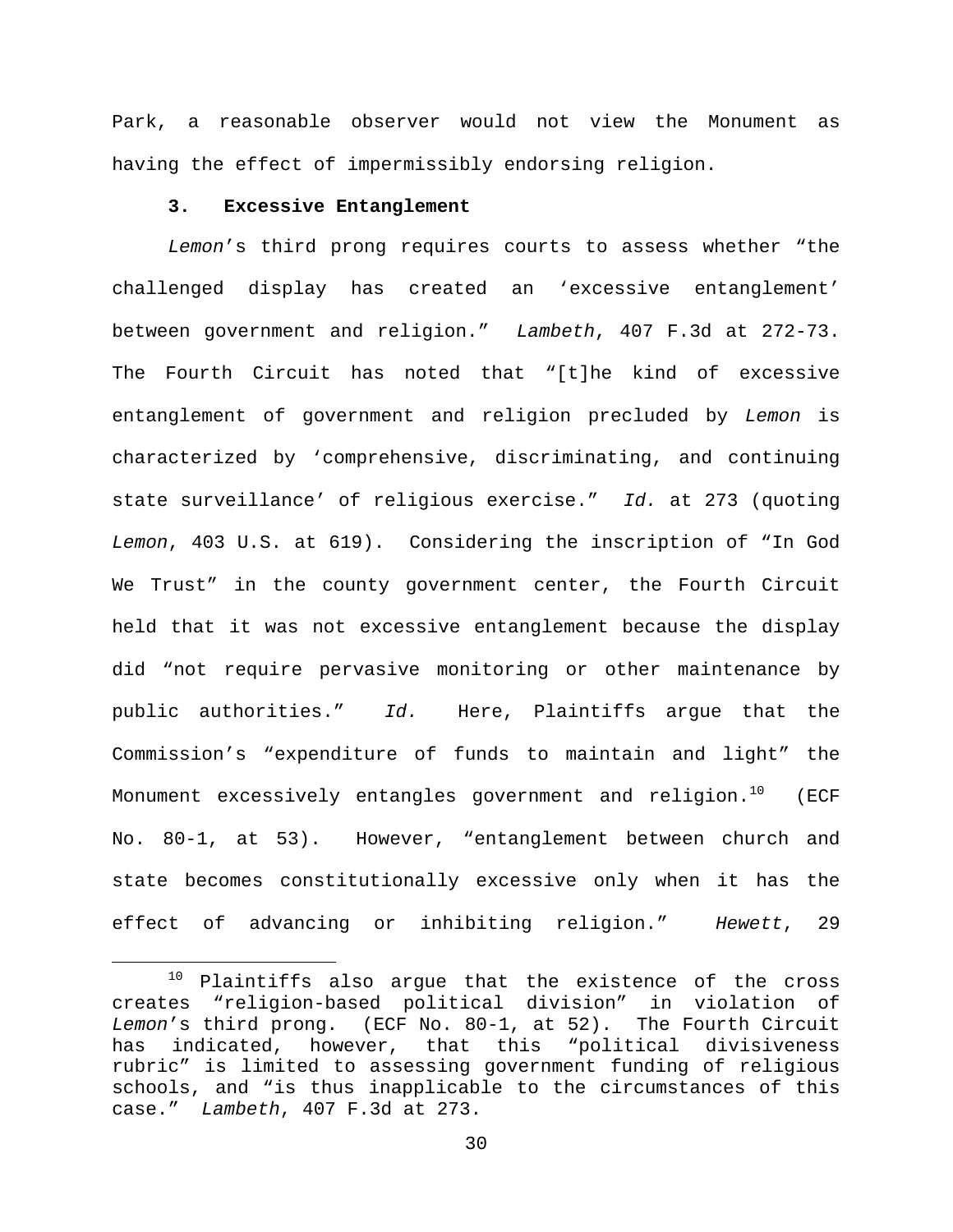F.Supp.3d at 618 (citations and internal quotation marks omitted). Accordingly, courts often view Lemon's third prong "as an aspect of the second." Id. Here, for reasons discussed in the preceding section, the Commission's display and maintenance of the Monument is not an endorsement of religion. The Monument and Veterans Memorial Park are secular war memorials that host numerous commemorative events. The Monument is located on a median of a busy highway interchange. The fact that the Commission has spent money on maintenance and upkeep of the Monument and surrounding park does not represent unconstitutional entanglement because the Monument itself is not a governmental endorsement of religion. The provision of maintenance and repairs for the Monument and the median does not constitute "continued and repeated government involvement with religion." Lambeth, 407 F.3d at 273 (emphasis added). Rather, as discussed in relation to Lemon's purpose prong, the Commission undertakes maintenance of the Monument and surrounding land for traffic safety and commemorative purposes. In short, the Commission's maintenance of a war memorial on a highway median does not implicate any of the evils against which Lemon's third prong protects.

# **C. Van Orden**

Despite continued judicial use of the Lemon test to assess the constitutionality of such displays, a 2005 plurality of the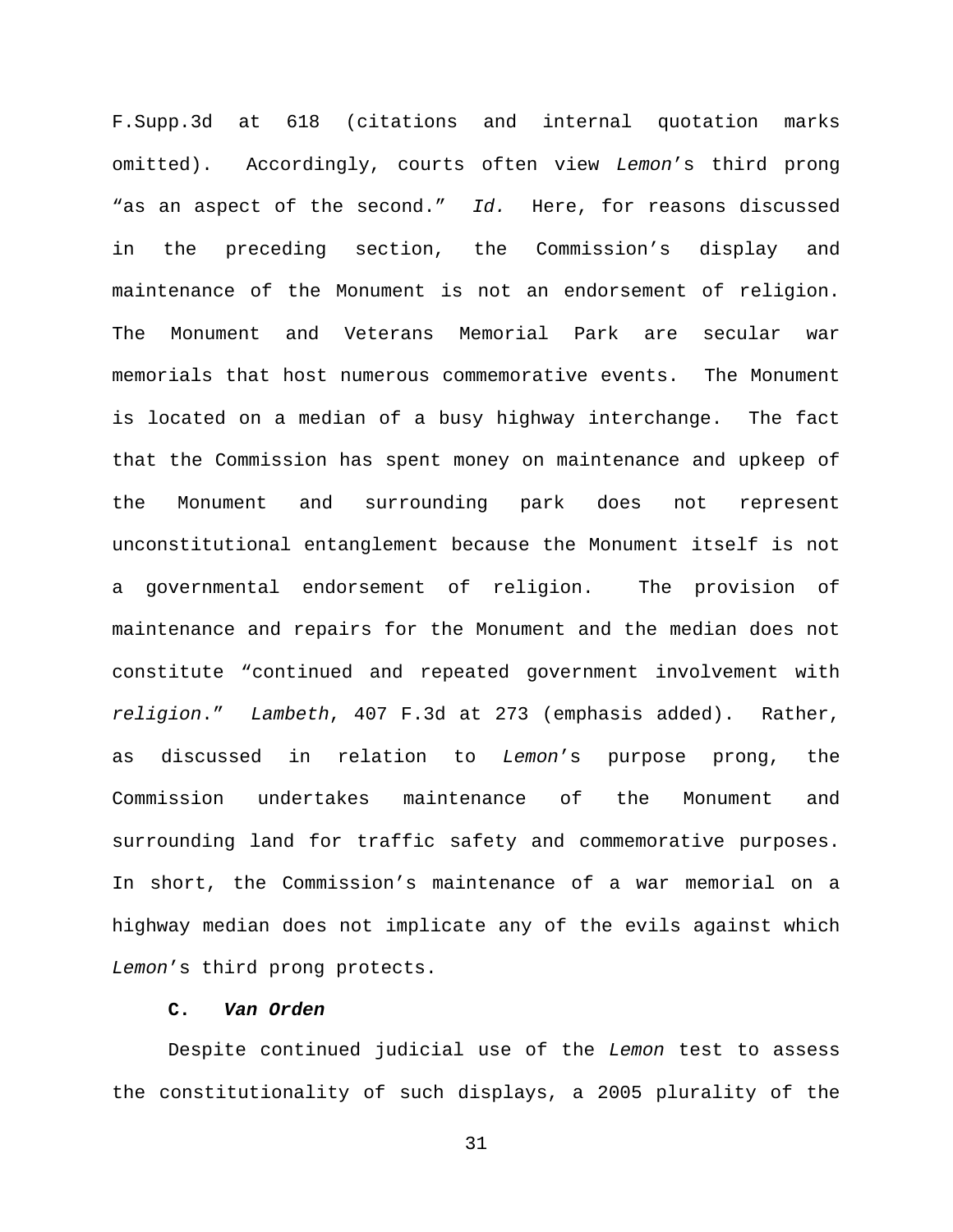Supreme Court determined that the Lemon test "is not useful in dealing with [such] passive monument[s]." Van Orden, 545 U.S. at 686 (plurality opinion).<sup>11</sup> The Fourth Circuit applied the "legal judgment" test from Justice Breyer's Van Orden concurrence in holding that reciting the Pledge of Allegiance in public school did not violate the Establishment Clause. Myers, 418 F.3d at 402. The Ninth Circuit applied a hybrid of Lemon and Van Orden in determining that the cross in Trunk was unconstitutional. Trunk, 629 F.3d at 1107.

Here, for many of the same reasons discussed in the application of the Lemon test, the Monument does not violate the Establishment Clause under Van Orden's legal judgment test. As in Lemon, it is essential to consider the context and history of the display to determine its constitutionality. See Van Orden, 545 U.S. at 701 (Breyer, J., concurring). The Monument was constructed and financed by the American Legion and a private group of citizens whose purpose was to remember and honor Prince George's County's fallen soldiers. See Van Orden, 545 U.S. at 701 (Breyer, J., concurring) (noting the secular purpose of the display's founders). The American Legion's seal is "displayed

 $11$  Justice Breyer noted that Van Orden was most applicable in "borderline cases" because applying Lemon would be difficult. Van Orden, 545 U.S. at 700 (Breyer, J. concurring). The facts, history, and context of the Monument do not present a particularly difficult "borderline" Lemon analysis. A brief discussion of Van Orden is warranted, however, due to the uncertain status of Establishment Clause jurisprudence.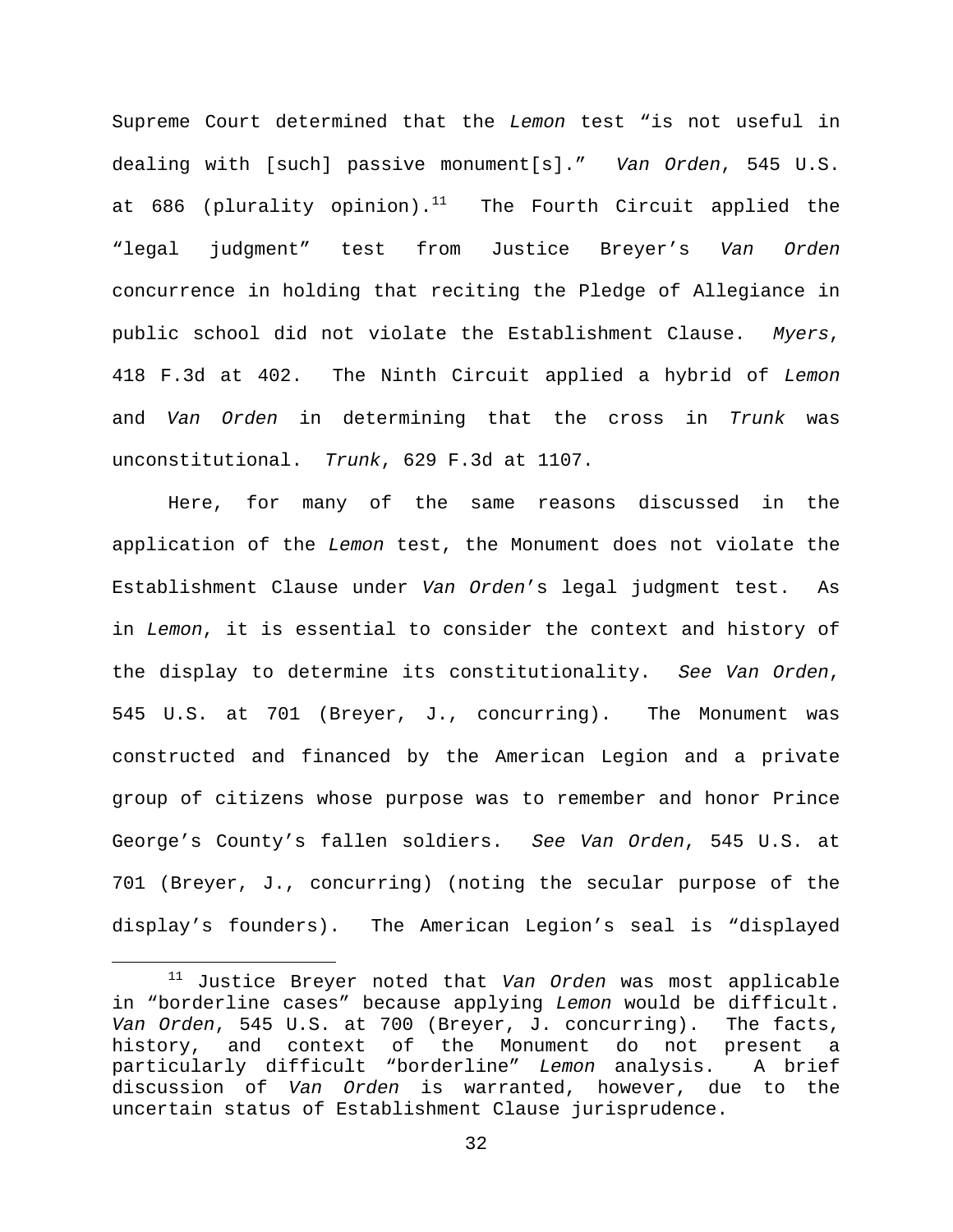on the [Monument], prominently acknowledg[ing] that the [American Legion] donated the display, a factor which, though not sufficient, thereby further distances" the Commission from any potential religious aspect of the Monument. Id. Furthermore, the Monument is located in Veterans Memorial Park and is surrounded by other war memorials and secular monuments. (ECF No. 83-3); see Van Orden, 545 U.S. at 702 (Breyer, J., concurring) ("The physical setting of the monument, moreover, suggests little or nothing of the sacred."). Much like the Ten Commandments display in Van Orden, the location of the Monument "does not readily lend itself to meditation or any other religious activity." Van Orden, 545 U.S. at 702 (Breyer, J., concurring). Rather, the location among the other monuments of Veterans Memorial Park underscores its secular and commemorative nature. In addition, the Monument has gone unchallenged for decades. See id. at 702-03 (discussing how the fact that the monument existed for 40 years before a legal challenge shows that "few individuals . . . [were] likely to have understood the monument as amounting, in any significantly detrimental way, to a government effort" to promote or endorse religion). Finally, the Monument has been used almost exclusively as a site to commemorate veterans on secular patriotic holidays for its entire history. (ECF Nos. 80-41; 83-1, at 35-36; 83-9, at 6; 83-11, at 9-11; 83-60, at 18). As the Ninth Circuit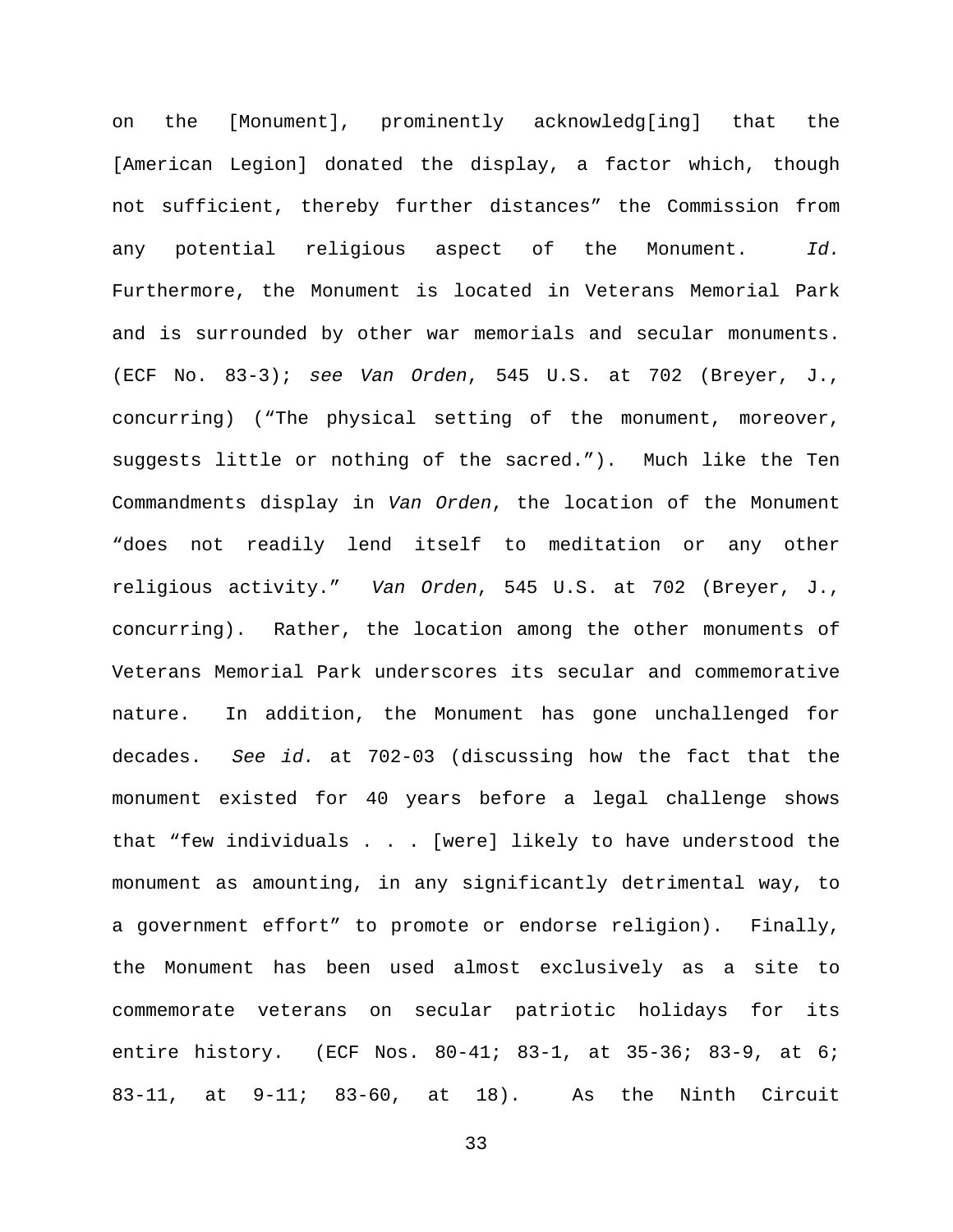acknowledged in Trunk, "[t]he Ten Commandments monuments at issue in [Van Orden] passed muster in part because they were not used as religious objects — they simply adorned the grounds of their respective government buildings in the company of other monuments." Trunk, 629 F.3d at 1120. Conversely, the cross in Trunk had a long history of hosting religious Easter services and had "no physical indication of any secular purpose" for much of its history, "during which it served primarily as a site of religious observance." Id. at 1121.

For the foregoing reasons, the Monument satisfies both the Lemon test and the "legal judgment" test from Van Orden.

#### **D. Motions for Leave to File Amici Curie Memoranda**

Also pending are three motions for leave to file a memorandum as amicus curiae. One motion was filed in support of Defendants on September 15, 2015 by the same eleven individuals and the Veterans of Foreign Wars of the United States who filed in 2014, and the motion contains a memorandum that is "essentially identical to the original memorandum" previously filed. (ECF No. 94). On October 1, 2015, two motions in support of Plaintiffs were filed by the Center for Inquiry Responses and CAIR. (ECF Nos. 95; 96). Memoranda are not attached to these two motions for leave. As the undersigned discussed in a prior memorandum opinion: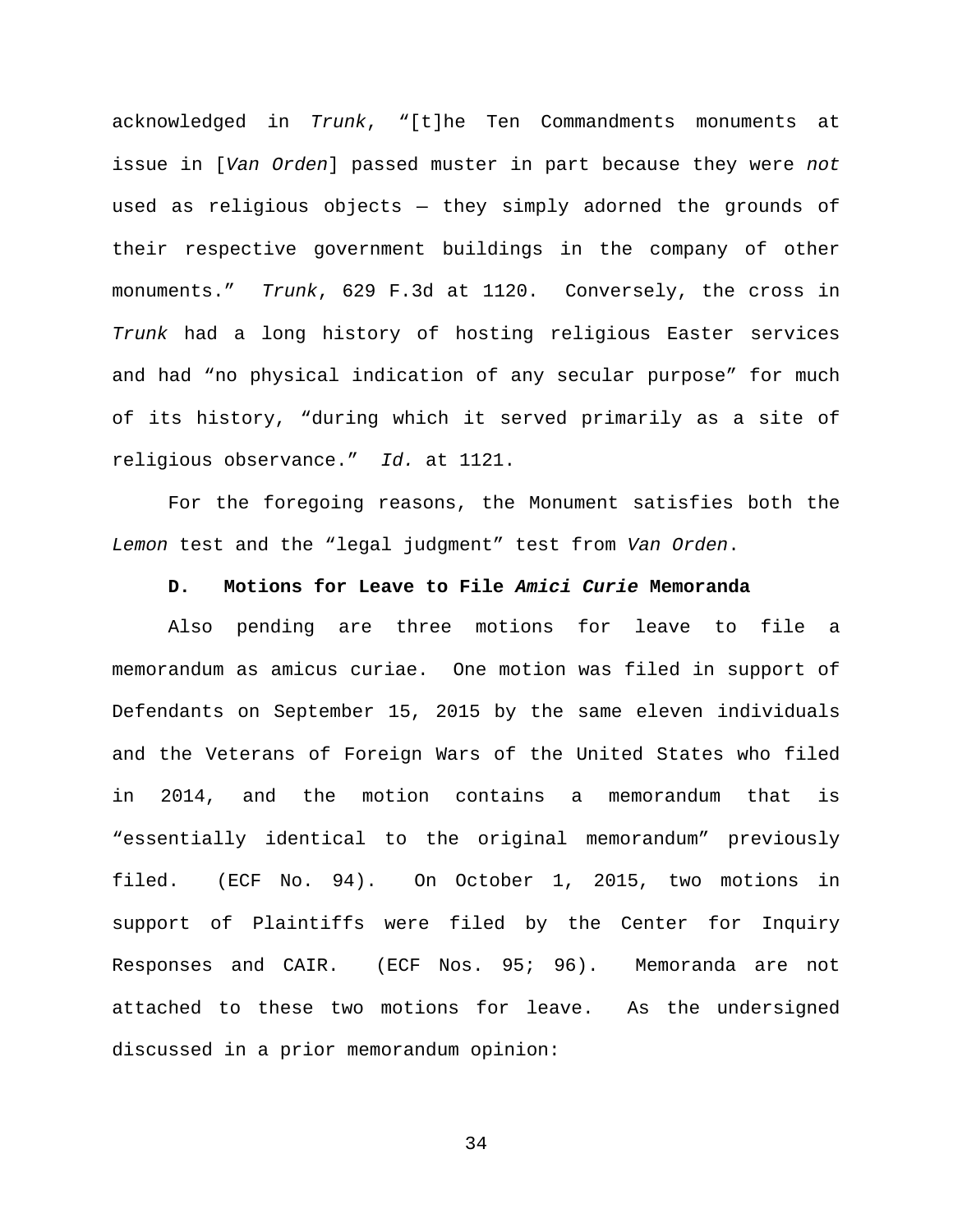There is no Federal Rule of Civil Procedure that applies to motions for leave to appear as amicus curiae in a federal district court. District courts therefore have discretion whether to grant or deny such leave and often look for guidance to Rule 29 of the Federal Rules of Appellate Procedure, which applies to amicus briefs at the federal appeals level. See, e.g., Jin v. Ministry of State Sec., 557 F.Supp.2d 131, 136 (D.D.C. 2008); Bryant v. Better Bus. Bureau of Greater Md., Inc., 923 F.Supp.2d 720, 728 (D.Md. 1996); Washington Gas Light Co. v. Prince George's County Council, Civ. No. DCK-08-0967, 2012 WL 832756, at \*3 (D.Md. Mar. 9, 2012). Rule 29 indicates that amici should state "the reason why an amicus brief is desirable and why the matters asserted are relevant to the disposition of the case." Fed.R.App.P. 29(b)(2). As noted by Judge Davis in Bryant, "[t]he aid of amici curiae has been allowed at the trial level where they provide helpful analysis of the law, they have a special interest in the subject matter of the suit, or existing counsel is in need of assistance." Bryant, 923 F.Supp.2d at 728 (citing Waste Mgmt. of Pa., Inc. v. City of New York, 162 F.R.D. 34, 36 (M.D.Pa. 1995)).

(ECF No. 46, at 5-6). At this point, the issues have been comprehensively and fully briefed by all parties. Although the prospective amici have demonstrated a special interest in the outcome of the suit, there are no indications that the proposed memoranda would provide helpful legal analysis beyond the thorough job done by the parties' counsel. Accordingly, the motions filed by prospective amici curiae will be denied and the court will not consider any documents filed by movants.